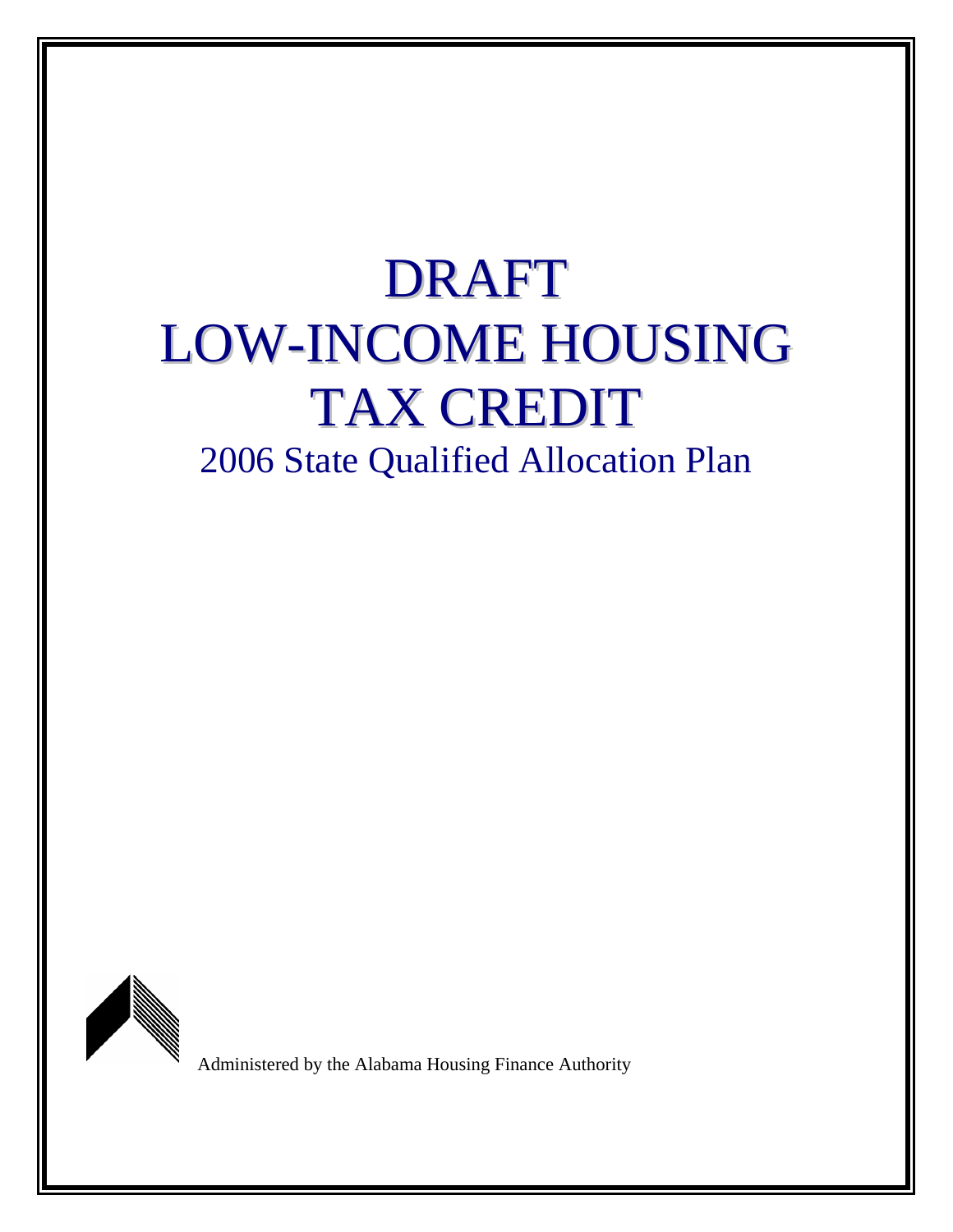## **DRAFT HOUSING CREDIT 2006 STATE QUALIFIED ALLOCATION PLAN**

#### **TABLE OF CONTENTS**

**PAGE**

| I.  | <b>HOUSING CREDITS</b>                                            |                |
|-----|-------------------------------------------------------------------|----------------|
|     | A. Development of Selection Criteria                              | 3              |
|     | B. Establishment of Housing Priorities                            | 4              |
|     | C. Project Selection Criteria                                     | 4              |
|     | D. Amendments                                                     | $\overline{7}$ |
|     | E. Future-Year Binding Commitments                                | $\tau$         |
| II. | <b>AHFA ALLOCATION PROCESS</b>                                    |                |
|     | A. Application Cycles                                             | $\tau$         |
|     | <b>B.</b> Mailing List                                            | 8              |
|     | C. Application Threshold Requirements                             | 8              |
|     | D. Negative Actions                                               | 9              |
|     | E. Application Evaluation                                         | 10             |
|     | F. Developer and Builder Fees                                     | 12             |
|     | G. Housing Credit Allocations                                     | 12             |
|     | H. Notification of Approval                                       | 15             |
|     | I. Progress Requirements After Reservation                        | 15             |
|     | J. Negative Action After Reservation until Placed-in-Service Date | 16             |
|     | K. Change in or Denial of Housing Credit Allocation               | 17             |
|     | L. Memoranda of Understanding                                     | 17             |
|     | M. Disclosure                                                     | 18             |

### **III. POINT SCORING SYSTEM**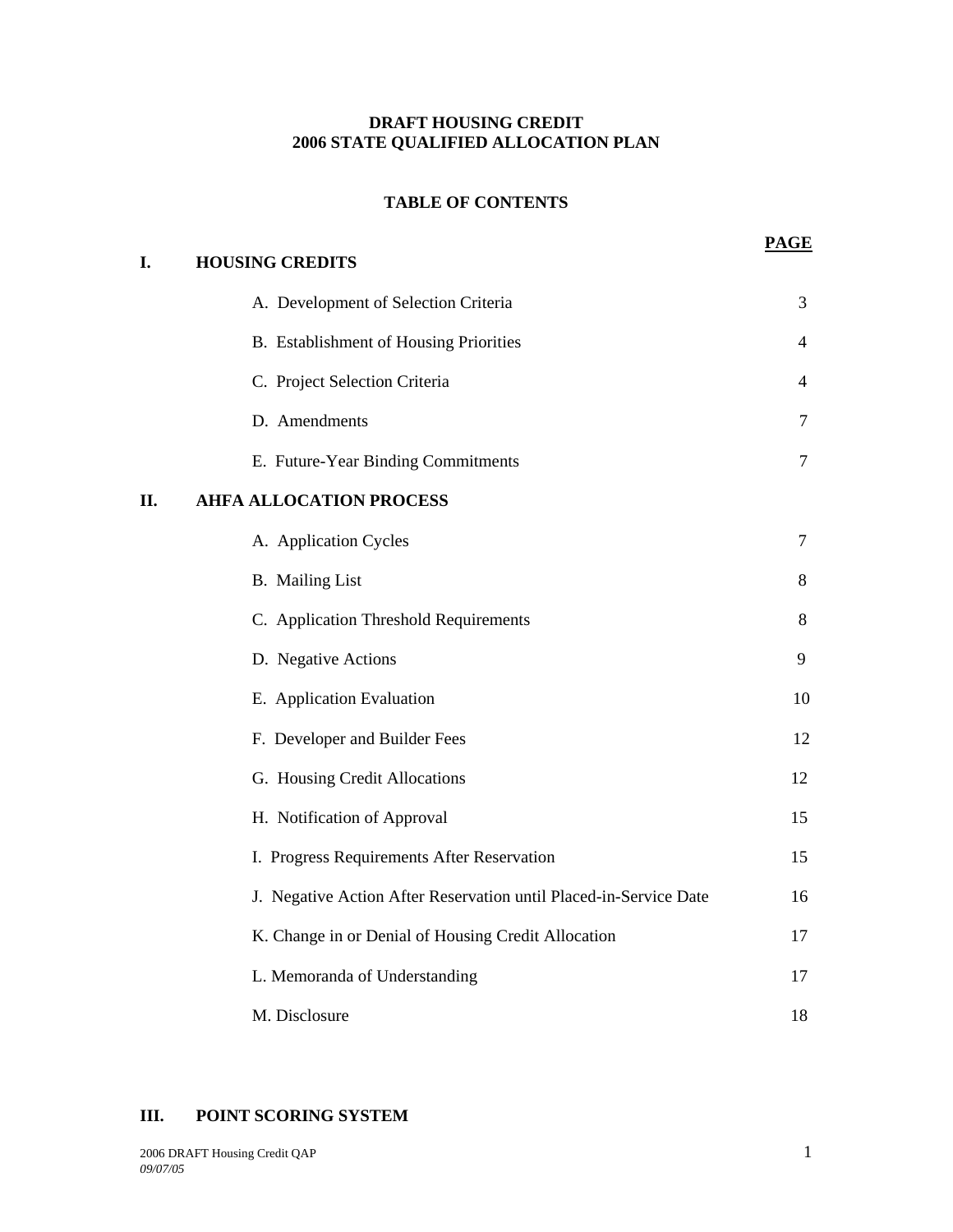| A. Points Gained | 20 |
|------------------|----|
| B. Points Lost   | 29 |

# **IV. COMPLIANCE MONITORING**

# **I. HOUSING CREDITS**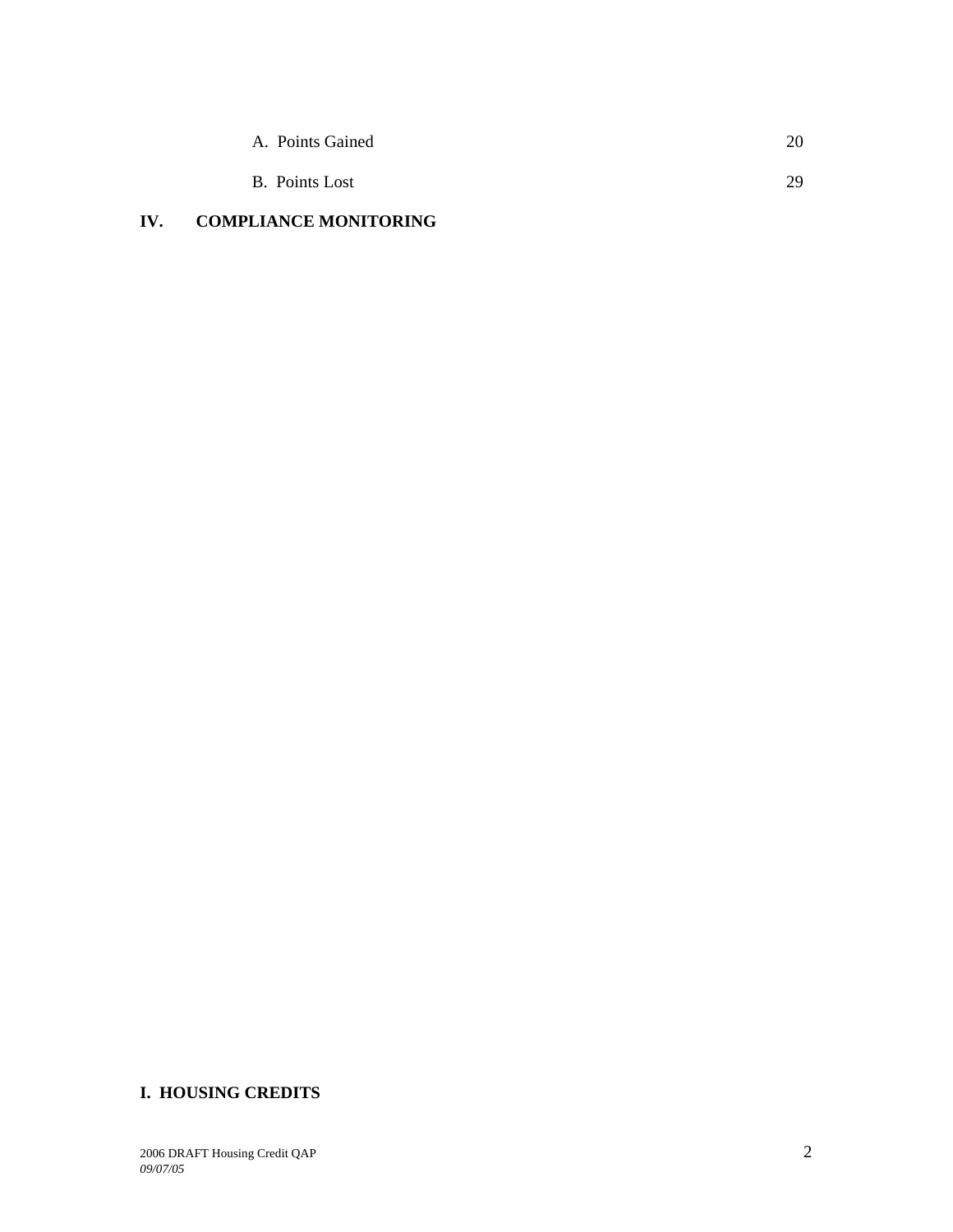The Housing Credit (HC) program encourages and promotes investment in affordable rental housing for low-income households. Through these investments, the number of housing units is increased and the quality of existing housing units is significantly upgraded. The primary benefit to investors is a dollar-for-dollar reduction in federal tax liability.

To receive HCs, a project must qualify under federal rules contained in Section 42 of the Internal Revenue Code of 1986 (Section 42).

The Alabama Housing Finance Authority (AHFA) has developed and implemented this Housing Credit Allocation Plan for the State of Alabama in compliance with the rules set forth in Section 42. AHFA is required by Section 42 to:

- Develop selection criteria to be used in determining housing priorities for the State. The selection criteria includes ranking each project in accordance with its location, fulfillment of housing needs, project and applicant characteristics, participation of local tax-exempt organizations and targeting persons on public housing waiting lists;
- Develop an evaluation process whereby preference is given to projects which serve: (1) the lowest income tenants, and (2) qualified tenants for the longest period(s); and
- Develop compliance monitoring procedures to test for noncompliance with the provisions of Section 42 and for notifying the Internal Revenue Service (IRS) of noncompliance.
- A. Development of Selection Criteria

AHFA has been responsible for preparing a housing needs assessment and strategy for the State of Alabama since the HOME Investment Partnerships Program was created. In 1992, AHFA prepared the first Comprehensive Housing Affordability Strategy (or CHAS) as a prerequisite for Alabama to receive millions of federal dollars for housing. Prior to submitting the CHAS to HUD, AHFA prepared an extensive list of interested relevant parties from which to gather information and mailed letters of inquiry, questionnaires and surveys to various state agencies, service providers, housing directors and individuals. Based on the information gathered, along with data from the relatively new 1990 U. S. Census, AHFA then compiled a blueprint document for creating affordable housing across the State.

Beginning in 1995, HUD abandoned the CHAS and created the Consolidated Plan; an effort to blend the four *Community Planning and Development* programs - Community Development Block Grant (CDBG), Home Investment Partnerships (HOME), Emergency Shelter Grants (ESG), and Housing Opportunities for Persons with AIDS (HOPWA) into a single submission process. AHFA, as administrators of the HOME Program, was deemed responsible for writing the housing portion of the new document. The Consolidated Plan provided a detailed overview of how the State planned to utilize some \$50,000,000 annually in HUD funding to meet economic development objectives, provide affordable housing, and address other special needs. As a contributor, AHFA offered a detailed analysis of the current status of housing in Alabama with special attention devoted to the condition of housing and housing affordability.

Until last year, the data used in the Consolidated Plan has been derived primarily from the 1990 U. S. Census. Beginning with the HUD program year 2004 submission, the State Consolidated Plan relied on fresh figures from the 2000 U. S. Census. While Alabama, like all states, has experienced ups and downs in population, income, and other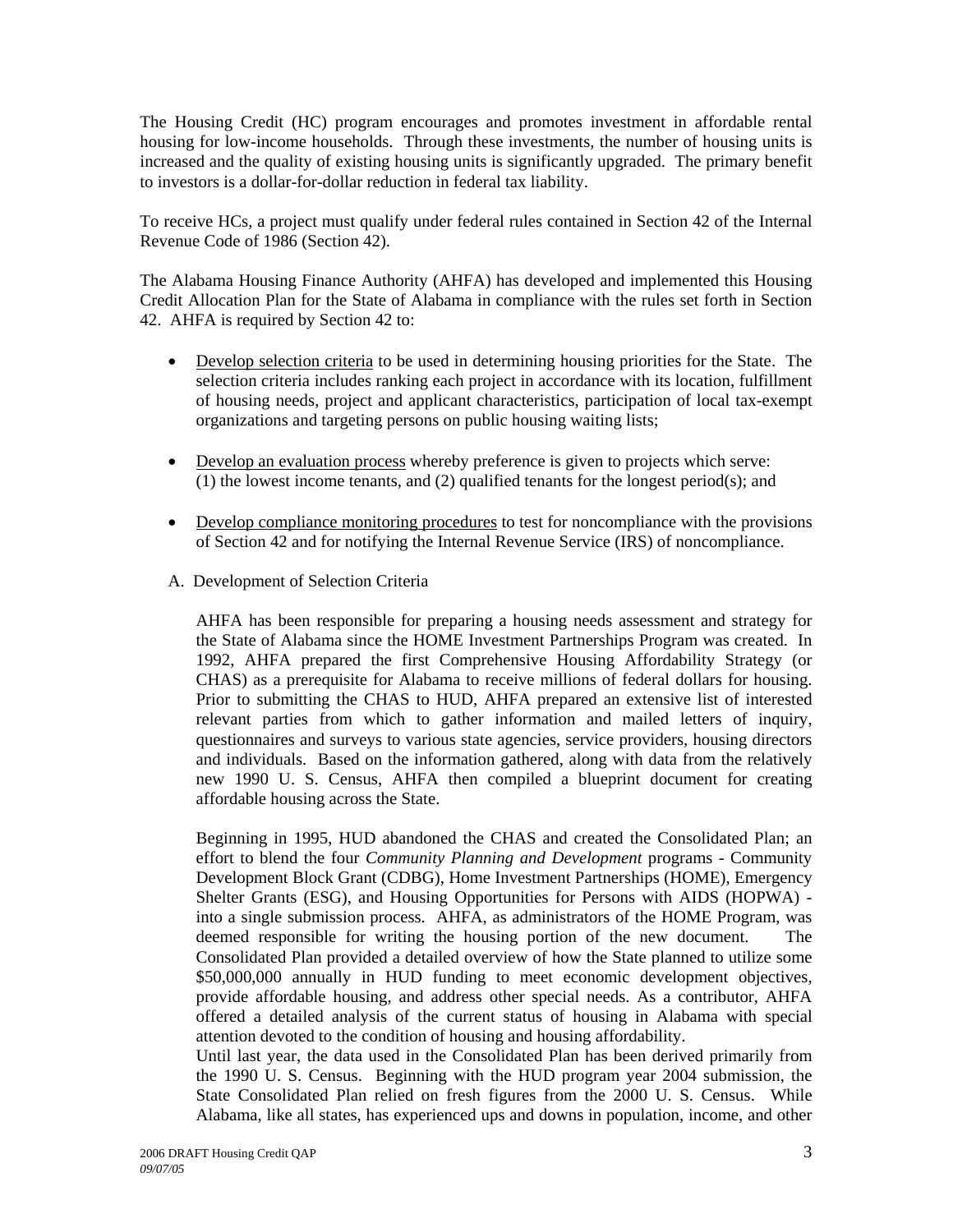critical census-tracked data between 1990 and 2000, one realization has not been altered – our State is still poor and thousands of Alabama families and households need a safe and affordable place to live. A great many unmet needs still exist and AHFA will use available resources to address them.

The Consolidated Plan, in addition to providing an overall assessment of housing needs for the State, identifies the housing needs associated with special needs groups (minorities, single-parent families, the elderly, people with disabilities, mental illness, or AIDS/HIV and homeless persons).

A demographic analysis performed for the first Consolidated Plan (and still true today) concluded "that a significant number of individuals in all parts of the state are in need of housing assistance. Those with the greatest needs are, predictably, concentrated at the lowest levels of the income hierarchy, wherein the housing cost burden is also the most severe. The largest numbers relative to housing needs are found in the state's most populous urban and metropolitan counties, but the greatest concentration of need is observed in the rural counties located in the southern portion of the state, the Black Belt in particular."

Additionally, the Consolidated Plan continues to be updated with historical AHFA data, including a list of HOME and Housing Credit projects placed in service and/or committed by AHFA since those programs began. The new Census data did not dramatically alter the state's affordable housing priorities. While state HOME funds provide hundreds of traditional affordable housing units across Alabama each year, the overwhelming majority of beneficiaries have been families and, in some cases, the elderly. Meeting those needs is consistent with Consolidated Plan findings and the need for additional family units and elderly units should remain strong for the unforeseen future.

B. Establishment of Housing Priorities

AHFA has established certain housing priorities to be used in the distribution of Housing Credits. In establishing these housing priorities for the 2006 allocation cycle, AHFA seeks to promote:

- Projects that add to or significantly upgrade the existing low-income housing stock;
- Projects which, without Housing Credits, would not likely set aside units for lowincome tenants;
- Projects which use additional assistance through federal, state, or local subsidies; and
- Balanced distribution of Housing Credits throughout the state in terms of geographical regions, counties, urban, and rural areas.
- C. Project Selection Criteria

In accordance with Section  $42(m)(1)(a)(ii)$  of the Internal Revenue Code, AHFA is required to notify the chief executive officer (or equivalent) of the local jurisdiction within which an applicant has submitted an application for funding using the Low-Income Housing Tax Credit program. AHFA is required to provide such individual a reasonable opportunity to comment on the project. Comments made by the executive officer will be considered by AHFA, along with other market information, to determine the feasibility or viability of the project.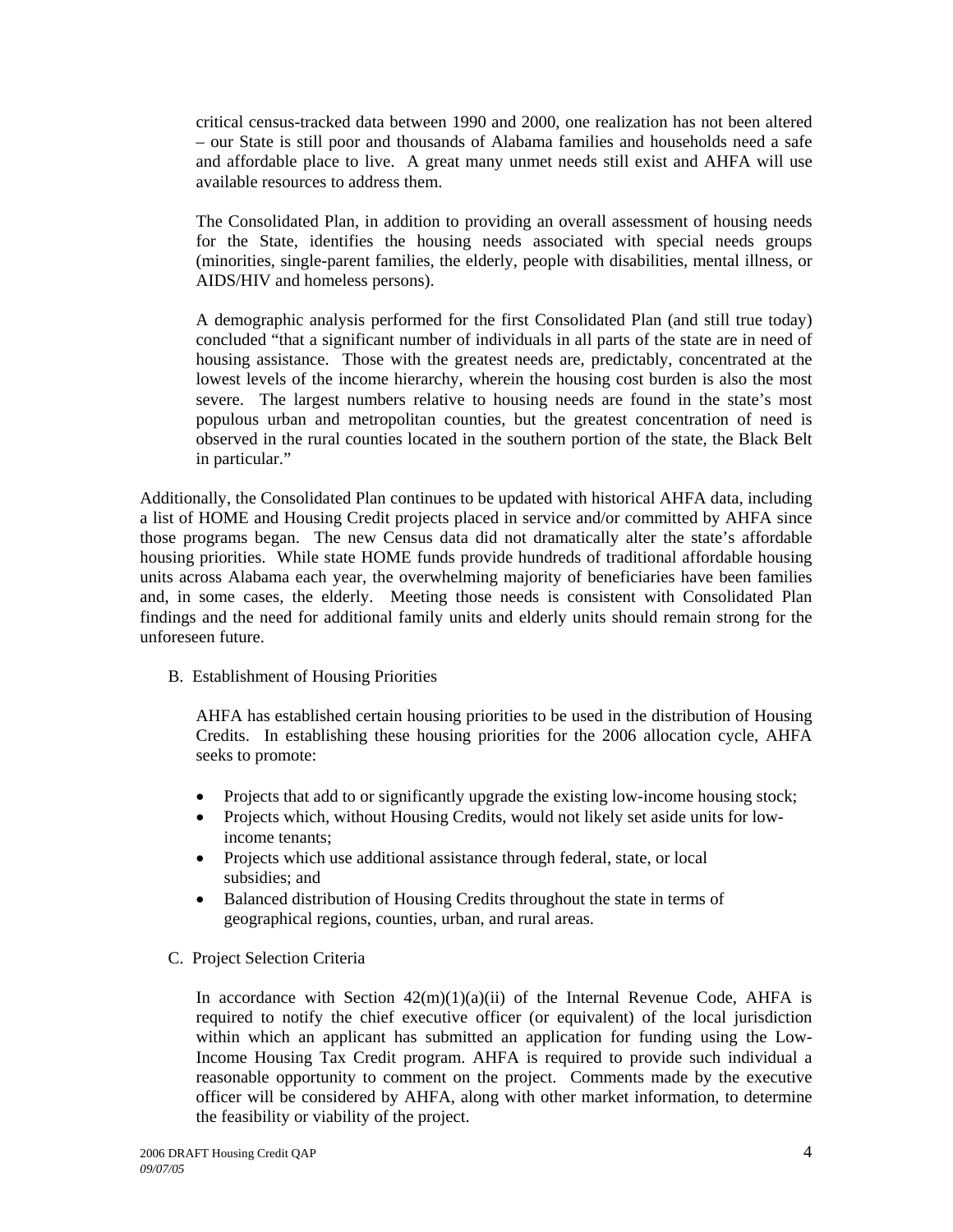While a lack of expressed support does not mean that the project is necessarily opposed by the community, more consideration is given to projects which are able to demonstrate support from the communities they will ultimately serve. AHFA recognizes that having community support can also reduce the "NIMBY" (Not-In-My-Backyard) issues that may accompany an affordable housing project.

AHFA is required to evaluate each application to determine which projects should receive Housing Credits. Applicants must complete the following basic steps:

- 1.) A complete application must be submitted to AHFA. The application package contains a checklist outlining items necessary to complete the application. The application is deemed complete if all pages are submitted on original forms with original signatures, legible, and all applicable spaces are fully completed. All AHFA-provided forms/documentation (see application checklist) must be submitted with the application in original form with original signatures. These forms/documentation must be submitted in numerical order behind the index pages, which are included in the application package. The application should not be in a binder or spiral binding. Failure to meet any of the above instructions will result in point deductions in the Point Scoring System (see Section III (B)(1)). If an application remains incomplete after notification by AHFA of the missing documents and expiration of the time allowed for submission of said items, the application will be rejected, and no further consideration will be given.
- 2.) Qualified multifamily residential rental projects must meet the basic occupancy and rent restrictions required of Section 42.

When Housing Credits are combined with HOME funds, the project must meet the occupancy and rent restrictions required in Section 42 and the HOME regulations, whichever is more restrictive.

Residential rental projects must be on a single site or contiguous sites. Sites may be considered contiguous if separated only by one neighborhood street. *An exception to the single site or contiguous sites will be allowed for non-contiguous sites if the project meets the following requirements:*

- (i.) The project is located within a qualified census tract or in an area designated by HUD or the local government as a neighborhood revitalization area.
- (ii.) All units included in the project are within 1.5 miles of all other units included within that transaction.
- (iii.) Each separate site within the project contains a minimum of eight contiguous units.
- (iv.) The number of non-contiguous sites does not exceed six.
- (v.) The project must be new construction or rehabilitation of existing units. A combination of new construction and rehabilitation of existing units will not be allowed.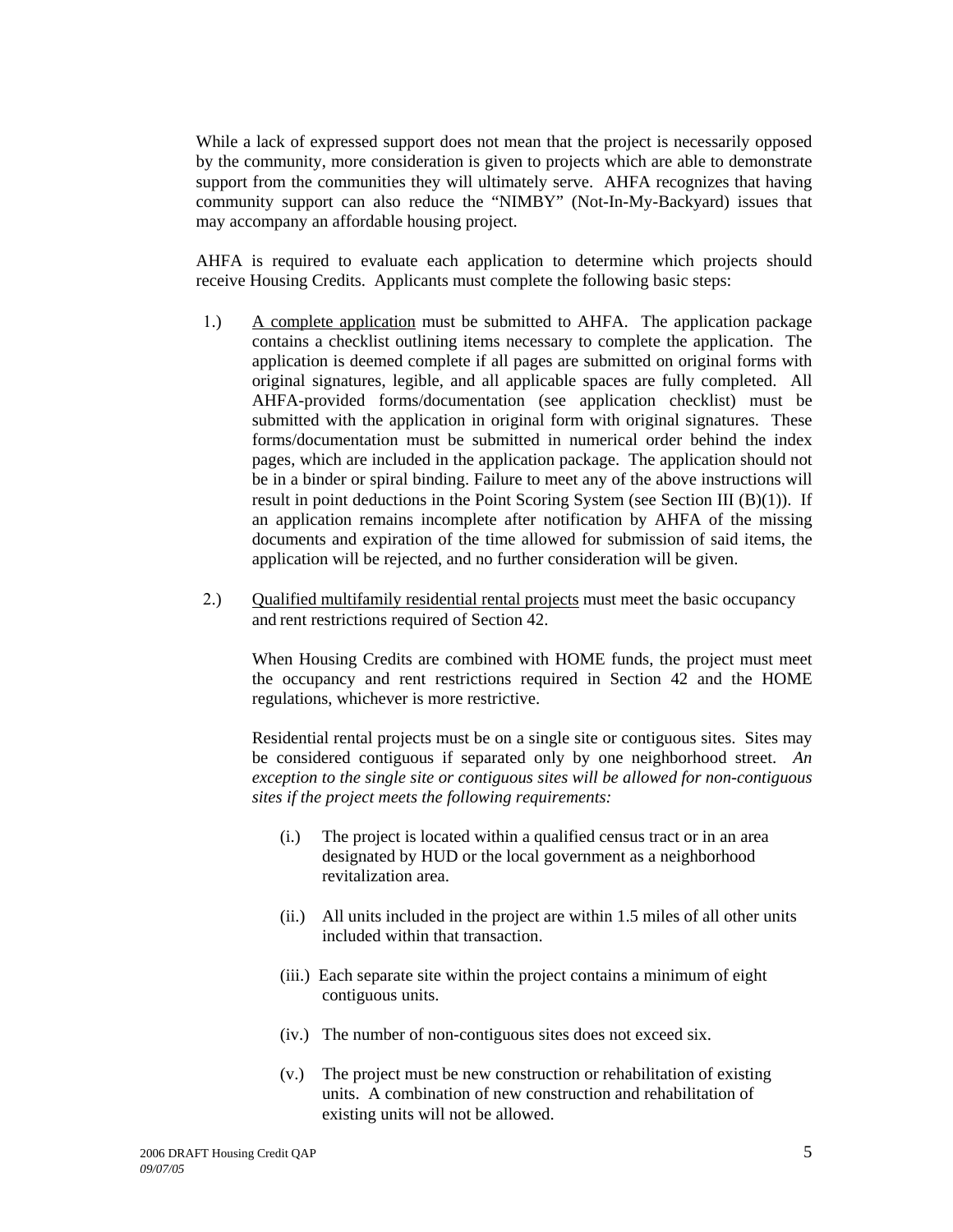*Because non-contiguous sites increase AHFA's compliance monitoring and administrative costs, the reservation fee on non-contiguous sites will be increased from 10% to 12% of the first year's credit allocation.* 

Mobile home developments do not qualify. Intermediate care facilities, group homes, and congregate care facilities are not allowed. In addition, any residential rental unit that is part of a hospital, nursing home, sanitarium, lifecare facility, or intermediate care facility for the mentally and physically handicapped is not for use by the general public and is not eligible for Housing Credits under Section 42. Projects with combined HOME funds and Housing Credits must contain no more than 56 units. Further, projects applying for Housing Credits must contain no fewer than 12 units. An exception to this requirement will apply if the project is a proposed HUD or USDA Rural Development rehabilitation.

 All residential rental units must be under common ownership, deed, financing and property management.

Applicants cannot submit more than one phase of the same project in the same application cycle.

- 3.) Market feasibility. The proposed rental project must meet AHFA's market feasibility requirements. AHFA's Market Study Criteria is included in the application package. A market study conducted by an independent third party market analyst must, at a minimum, document the following criteria.
	- (i.) Project's market area;
	- (ii.) Supply analysis;
	- (iii.) Demand analysis;
	- (iv.) Market feasibility of the proposed rent structure;
	- (v.) Analysis of the relationship between supply and demand; and
	- (vi.) Summary of salient facts and conclusions.

*The market study must demonstrate an adequate market for the proposed units and that the proposed project would not adversely impact any existing AHFA projects or create excessive concentration of multi-family units.* 

- 4.) Financial feasibility. The project must meet certain financial feasibility requirements. See Section II (E) (1) (iii) of this Housing Credit Allocation Plan.
- 5.) Prove adequate infrastructure capacity within the city (or county) in which the proposed project is/will be located.
- 6.) Likelihood of sustained 15-year compliance with Section 42. The financial statements required in the application must demonstrate that the Owner and Management Company have the financial capacity and experience to maintain compliance with Section 42 throughout the compliance period.
- D. Amendments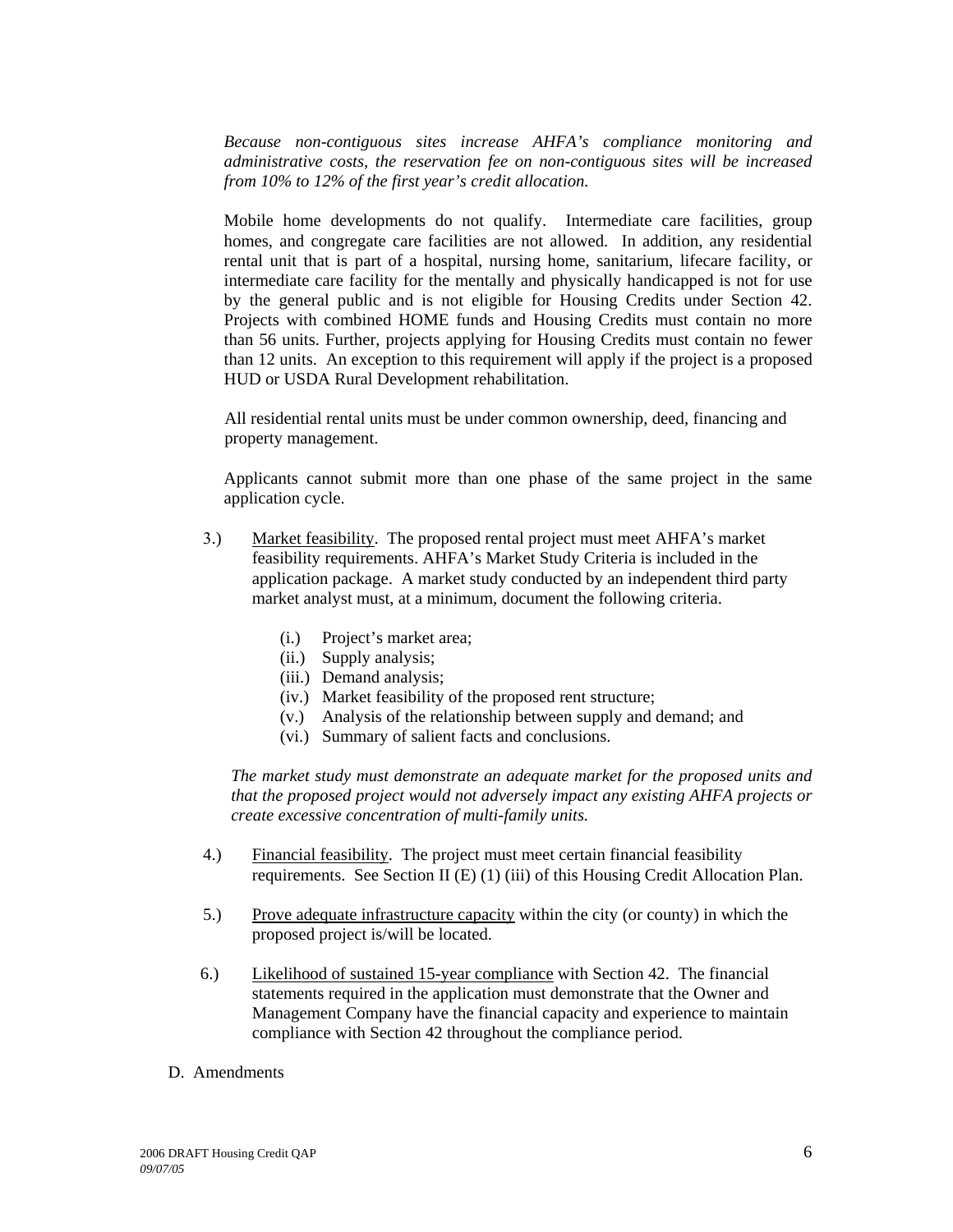AHFA is entitled to amend this Housing Credit Allocation Plan, including compliance monitoring provisions, as required by the promulgation or amendment of Section 42, HOME Rules and Regulations, or both, from time to time. Such amendment(s) are expressly permitted and the making of such amendment(s) will require a public notice.

E. Future-Year Binding Commitments

AHFA reserves the right to issue reservations for future-year Housing Credit allocations.

#### **II. AHFA ALLOCATION PROCESS**

A. Application Cycles

The dates of application cycles will be determined by AHFA on an annual basis. All individuals who have requested to be on the mailing list (see Section II (B)) will receive notification of the cycles by mail or e-mail. Notice of the cycle will also appear in *The Birmingham News*, *The Huntsville Times*, *The Mobile Press Register* and *The Montgomery Advertiser*.

Persons wishing to apply for Housing Credits must request and complete the AHFA Multifamily Funding application. Applications may be obtained by letter request. All correspondence and inquiries are to be directed to the following:

Alabama Housing Finance Authority Attn: Multifamily Division Phone Number: (334) 244-9200 P. O. Box 230909 Fax Number: (334) 244-9214 Montgomery, Alabama 36123-0909 www.AHFA.com

Applications received during a cycle will be evaluated on a competitive basis.

 AHFA may, in its discretion, allocate Housing Credits without the use of application cycles or the point scoring system to:

- Any project financed by tax-exempt bond financing;
- Any project financed by HUD's HOPE VI Program where the HOPE VI funds will be lost if a Housing Credit allocation is not received in 2006;
- Any project placed in service that has already received a Housing Credit allocation, has a final cost certification that indicates the need for additional allocation, and has been approved for additional credits by AHFA.
- Any project eligible for Housing Credits pursuant to any waiver, exception, program or other special action by the Internal Revenue Service relating to Hurricane Katrina.

However, owners for the projects listed above may be required at AHFA's discretion to submit a complete application and be subject to AHFA's threshold items and AHFA's underwriting and cost requirements in order to be considered for a Housing Credit allocation or additional allocation.

B. Mailing List

AHFA's mailing list is updated annually. Therefore, anyone not on AHFA's mailing list and wishing to receive notifications of application cycles and other related AHFA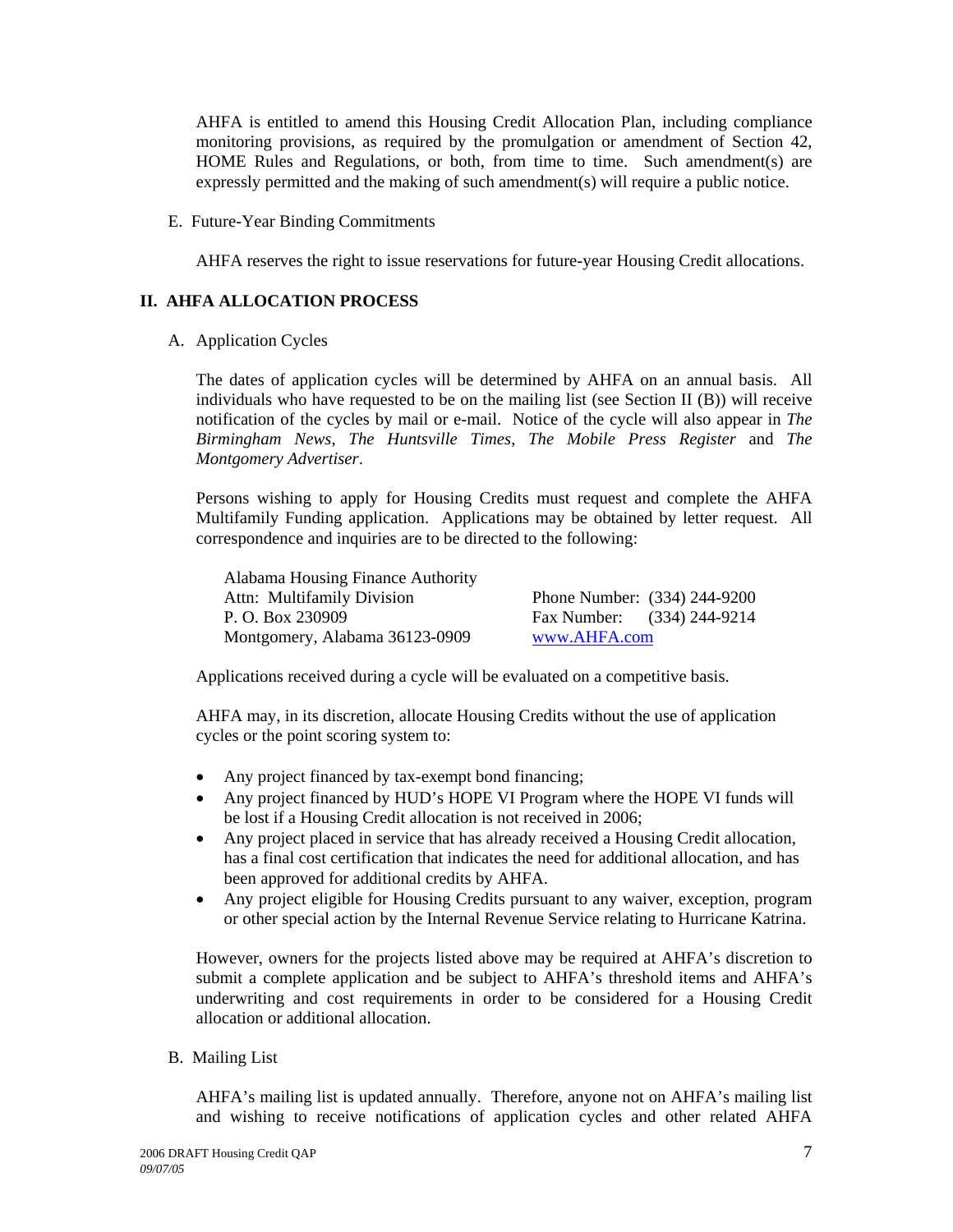activities must request to be placed on the mailing list. That *written* request must be sent to the aforementioned address. AHFA will contact everyone on the mailing list each year to request updated information and to determine if anyone wishes to be removed from the mailing list.

C. Application Threshold Requirements

Although AHFA recognizes that each application submitted is different, certain standard requirements **must be** met by all applicants before the application can be considered. If any of following threshold requirements do not meet AHFA's requirements, the application will terminate. The threshold requirements are:

- 1.) Application Fee. A \$ 2,000 non-refundable fee must accompany the application. *The fee must be in the form of a check (no cash accepted). If the application fee is returned due to insufficient funds, the application will terminate. Regardless of the funding decisions, the application fee is non-refundable.*
- 2.) Site Control. If the applicant does not already own the property for which funds are requested at the time of application, the applicant must have site control as evidenced by a purchase option. Because of regulations that impact the varying lengths of the approval process for each property, AHFA strongly suggests that the applicant secure, at a minimum, a six-month purchase option with an option to renew for an additional six months.
- 3.) Proper Zoning. The applicant must provide evidence that the property owned/to be owned is properly zoned and consistent with the proposed project's use. (AHFA does not consider the property zoned if contingent upon further city meetings, approvals and/or advertisement.) Evidence must be in the form of a signed statement from the local jurisdiction where the property is located.
- 4.) Market Study. The applicant must provide a market study conducted by an independent third-party market analyst with a signed Certification of Market Study Requirements Form provided by AHFA in the application package. The market study must demonstrate an adequate market for the proposed units and the proposed units will not adversely impact any existing AHFA projects or create an excessive concentration of multifamily units. If the market study does not satisfy AHFA's requirements, the application will terminate.
- 5.) Certification of Consistency with the Consolidated Plan. **(HOME/Housing Credit only)** If the proposed project is in an area that is covered by a local Consolidated Plan (see instructions for list), the applicant must have the certification of consistency completed by an authorized official of the participating jurisdiction. If not, the project will be under the State of Alabama's Consolidated Plan and a letter will not be required. *Applications applying for Housing Credits only do not have to provide certification.*
- 6.) Design Quality Standards. All projects are required to meet **AHFA's Design Quality Standards, (Addendum A).** These are minimum standards. AHFA will permit projects to exceed these standards. Each applicant may construct the proposed project in a manner that reflects applicant goals or that exceeds local building codes.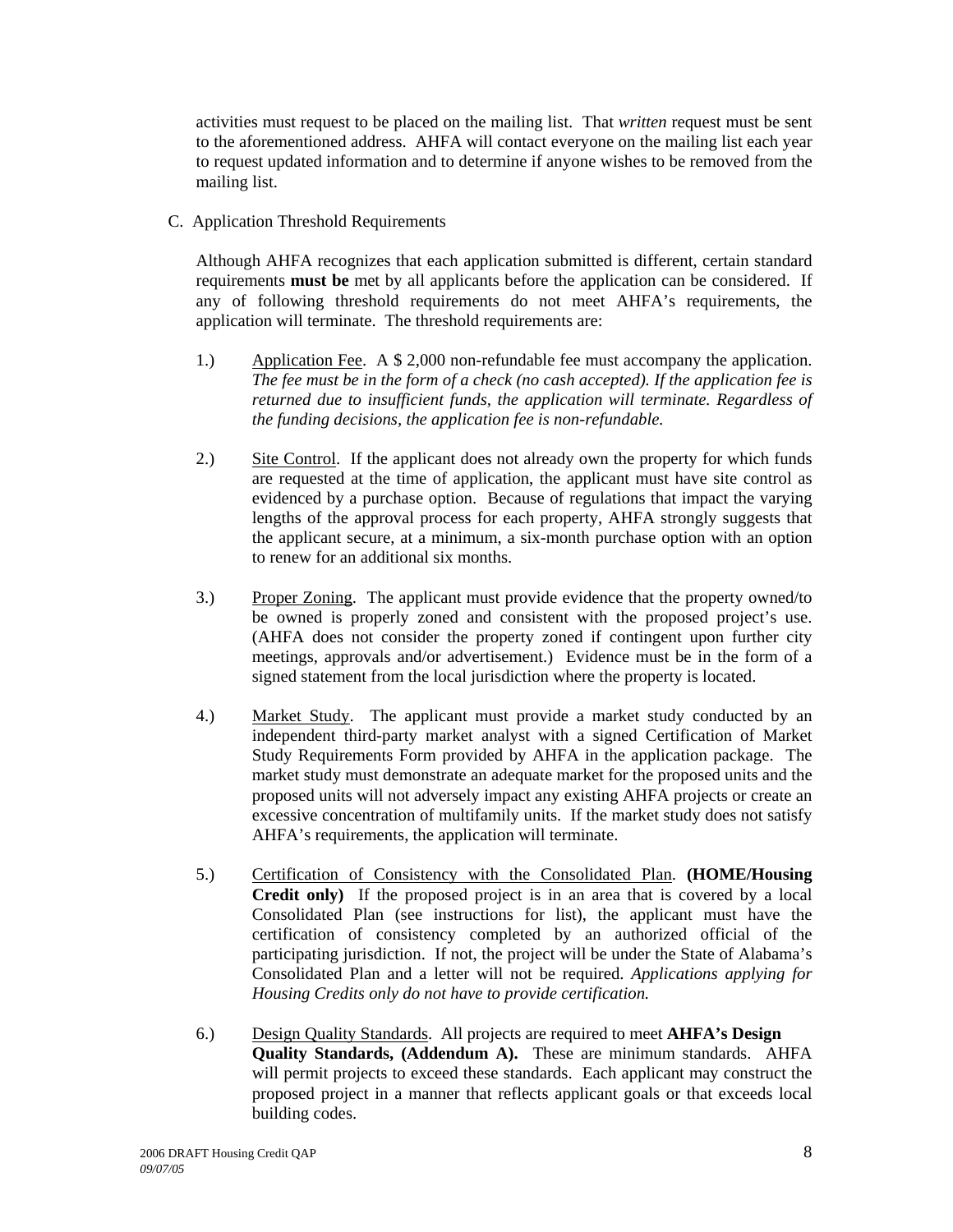- 7.) Minimum Rehabilitation. The minimum rehabilitation threshold is \$6,000 in hard construction costs per qualified low-income unit.
- 8.) Flood Certification. The applicant must provide a completed FEMA Standard Flood Hazard Determination Form (FEMA form 81-93, OCT 02) from a licensed surveyor that no portion of the property is located within the 100-year flood plain. AHFA may allow an existing acquisition/ rehabilitation rental property to be located in a flood plain as long as acceptable evidence of flood insurance is provided at the time of application.
- 9.) Progress of Prior Funded Projects. All of the applicants prior AHFA HOME and Housing Credit funded projects must have all building slabs (foundations) in place at the time of application. (The project Architect must certify that all building slabs (foundations) are in place at the time of the application. AHFA will provide the required certification form in the application package).

 *Any applicant applying for a Housing Credit allocation for a project financed with tax exempt bonds does not have to compete in the point scoring process. However, the application must meet all of the Housing Credit Allocation Plan's required threshold items (except number 9) and AHFA's underwriting and cost requirements.* 

D. Negative Actions

Should the following actions occur after the application has been submitted to AHFA, consideration of the application will terminate:

- 1.) Site change;
- 2.) Change in ownership--a change in the parties involved in the ownership entity (e.g., addition of a new general partner**/**member or removal of an existing general partner**/**member);
- 3.) Change in syndication structure--a change in the role of the syndicator or in the distribution of funds/allocation to others through syndication as stated in the application without prior written consent of AHFA;
- 4.) Change in unit design, square footage, unit mix, number of units, number of buildings, etc. (unless changes are required by local regulatory codes);
- 5.) Change in the general contractor;
- 6.) Change in the management company;
- 7.) Change in the architect;
- 8.) Instances of excessive or flagrant non-compliance on applicant's existing projects;
- 9.) Any staff or development team member (listed in the application) who has instances of excessive or flagrant non-compliance with AHFA, Housing Credit, HOME, or Tax Exempt regulations on existing projects;
- 10.) Any staff or development team member (listed in the application) who is presently debarred, suspended, proposed for debarment or suspension, declared ineligible or voluntarily excluded from any transactions or construction projects involving the use of federal funds or Housing Credits;
- 11.) Applicant has a project with AHFA that is in foreclosure or has been foreclosed; and/or
- 12.) Any material adverse change relating to the project or owner.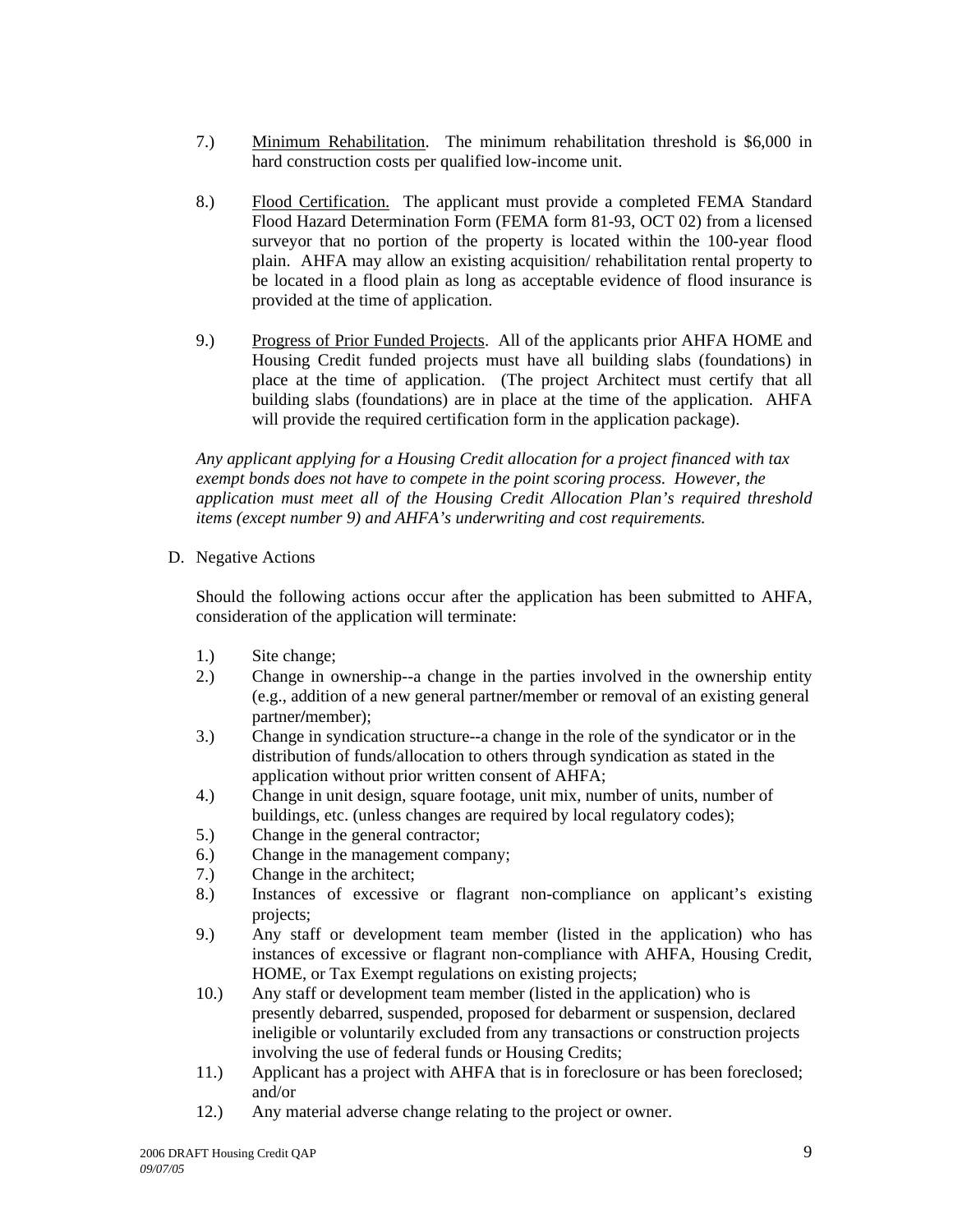The above list of negative actions is not all-inclusive. The application package itself will list other necessary requirements. AHFA may terminate consideration of an application if any factual information supplied in connection with the application is fraudulent, misleading, or materially incorrect. Determination of whether information is fraudulent, misleading, or materially incorrect will be determined by AHFA in its sole discretion.

E. Application Evaluation

AHFA follows a competitive process by which all applicants are objectively scored according to criteria specified in the allocation plan. AHFA strictly adheres to the policy and procedures of the program. Efforts to influence this process through the aid of lobbyists or other sources would be futile. Action of this type would be a violation of the allocation plans and could subject any offenders to civil or criminal liability. Each application must stand on its own merit.

- 1.) Process of Evaluation. Each application submitted will be subject to the following evaluations:
	- (i.) Completeness. Applications will first be examined for completeness. Should an application not be complete as defined on page 4, Section C, Part 1 of this Housing Credit Allocation Plan, it will receive point deductions. If the application is still incomplete after time has been given to submit the missing or deficient items, the application will be rejected, and no further consideration will be given. AHFA will not transfer information from one application file to another. AHFA will not call applicants for missing items related to scoring the application. AHFA may call applicants for clarification of any document submitted with the application.
	- (ii.) Point Scoring System. Once the application is checked for completeness, the application will be further evaluated using the Point Scoring System included in Section III.
	- (iii.) Financial Feasibility. Once the application is point-scored, the project will then be evaluated to determine its financial feasibility, including examining the market in which the project is located and performing an initial review of costs in connection with the proposed sources of funds. Applications that are not financially feasible at the time of submission because additional sources of funds are necessary will not be considered for funding.

 AHFA will require a minimum debt service coverage ratio of 1.15 (1.05 in USDA RD and HOPE VI properties) for Housing Credit development debt financing that would foreseeably result in foreclosure if not repaid. For purposes of this standard, debt service coverage is defined as the ratio of a property's net operating income (rental income less operating expenses and reserve payments) to foreclosable, currently amortizing debt service obligations. AHFA will determine the allowable operating expense based on historic and current Housing Credit properties' financial statements.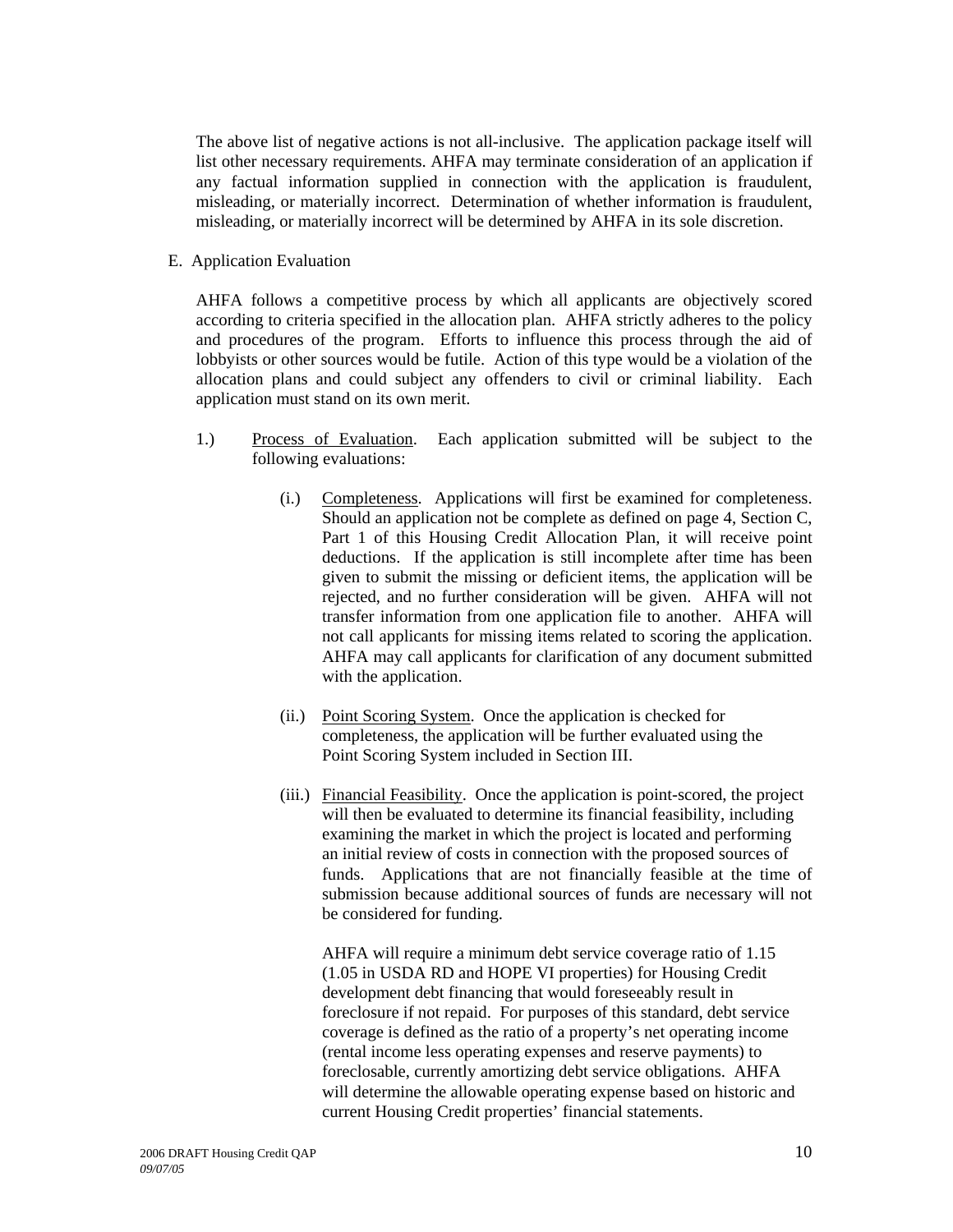AHFA will require the project to establish and maintain throughout the compliance period a minimum operating reserve. The operating reserve will be an amount equal to six months of the projected first year operating expenses plus three months of debt service.

 AHFA will require the project to establish and maintain throughout the compliance period a minimum replacement reserve of \$250 per unit annually (for ten years) for all new construction properties targeting the elderly and \$300 per unit annually (for ten years) for all new construction targeting families and all rehabilitation properties.

AHFA will underwrite all applications using a fixed 9% and/or 4%.

AHFA's determination of the appropriate amount of Housing Credits is not a representation or warranty as to the financial feasibility of such

 project, and may not be relied upon as such by the applicant, owner, developer, investor, lender or any other person. The amount of equity capital (net syndication proceeds) contributed by Investors to a project partnership shall not be less than the amount generally contributed by investors to similar projects in current market conditions. In the event that the project owner receives less equity capital than the amount, which should be obtained based on current market conditions, AHFA will underwrite each project at the current market rate. Any equity deficits will become the responsibility of the owner to contribute.

- (iv.) Credit Worthiness. AHFA will perform credit investigations of the individuals and trade reports of business involved in the development and operation of the project. If these reports prove to be less than satisfactory, the application may be rejected.
- (v.) Reasonableness of Project Costs. Any line item costs, square footage costs or total unit costs exceeding a range of reasonableness may be disallowed solely at the discretion of AHFA. Additional information and documentation (verified by AHFA and/or AHFA's designee) may be required to substantiate the reasonableness of the cost. Any allocation made will be determined using AHFA's assessment of cost.

AHFA requires a cost certification made by an independent CPA verifying that the owner has met the 10% test as required by the Carryover Allocation Agreement for Housing Credits. AHFA reserves the right to request certification or verification in a form acceptable to AHFA of any line item cost at any time between the application cycle and final allocation of the Housing Credit. When the project is placed in service, AHFA requires the final cost certification to be made by an independent CPA.

- 2.) Frequency of Evaluation. Applications will be evaluated at least three times:
	- At submission:
	- When the allocation is made; and
	- When the project is placed in service.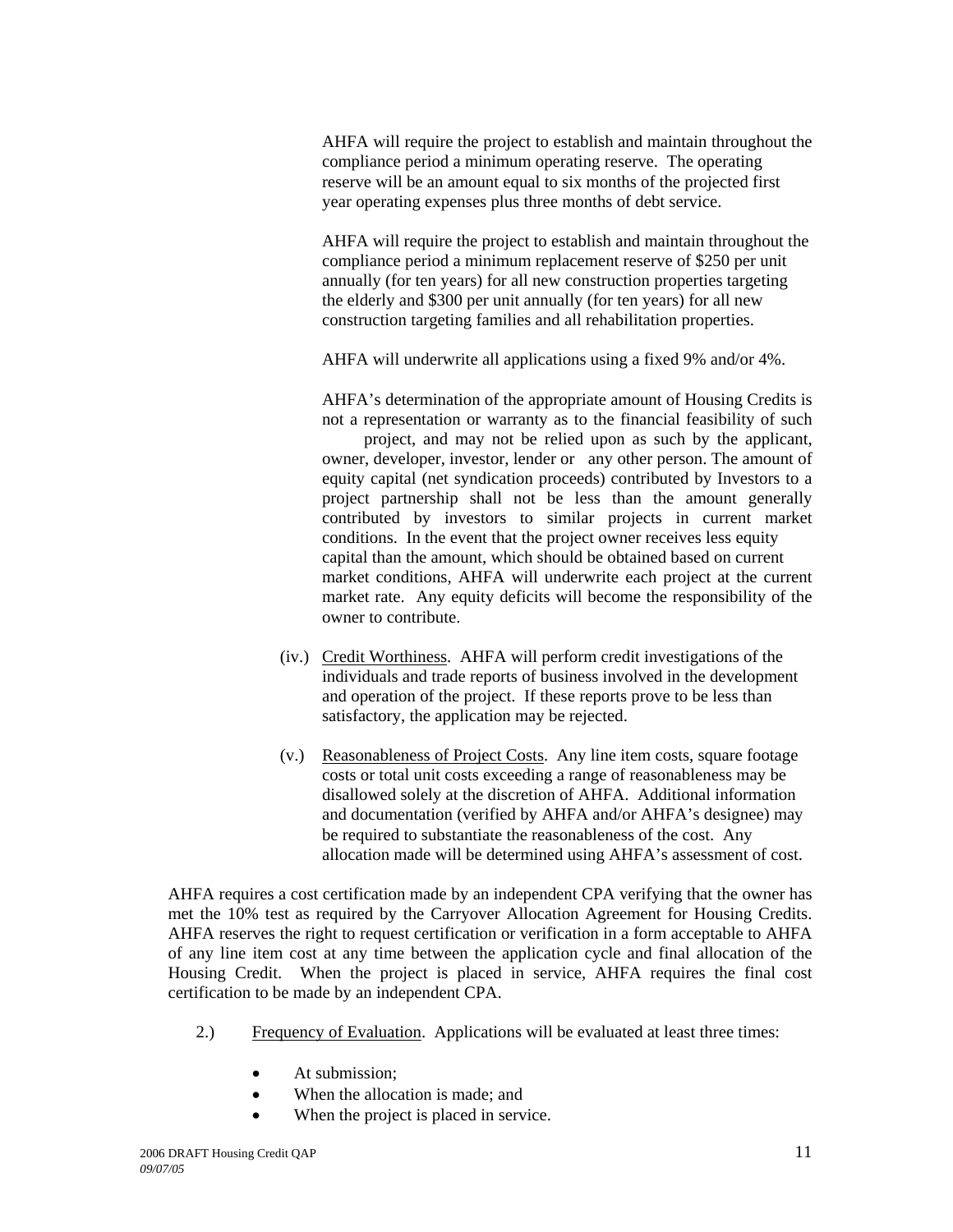- F. Developer and Builder Fees
	- 1.) Developer Fee (New Construction and Rehab). The developer fee, which includes the developer's overhead and profit plus consultant fees and the owner's profit, should not exceed 15% of the total project costs (excluding the developer fee).
	- 2.) Developer Fee (Acquisition). The developer fee on acquisition costs only will be determined based on the following scale:

|                                      | Maximum       |
|--------------------------------------|---------------|
| Per Unit Hard Construction Costs     | Developer Fee |
| \$6,000-\$8,000 rehab expenditures   | .5%           |
| $$8,001-\$10,000$ rehab expenditures | 10%           |
| \$10,001 and over rehab expenditures | 15%           |

 *The Developer fee on Rural Development projects will be capped at 8%. A capital needs assessment will be required on all rehabilitation properties.* 

- 3.) Builder Fee. The builder fee, which includes builder profit and overhead, should not exceed 8% of the construction costs, excluding the fee. General requirements must be cost-certified and, as a general rule, should not exceed 6% of the total construction costs. Items included in general requirements will be consistent with HUD and USDA Rural Development regulations.
- 4.) Identity of Interest. AHFA requires that the applicant identify the existence of an identity of interest with any other party to the project including the sale of real estate. "Identity of Interest" is defined in Section II (G) (3) of the Housing Credit Plan.
- G. Housing Credit Allocations

Any Housing Credit allocation awarded will be calculated first by using AHFA's computed eligible basis.

- 1.) Four Percent Credit. AHFA will compute the Housing Credit allocation at a maximum of 4% of AHFA's determined Eligible Basis if the project is (or will be):
	- (i.) A Federally Subsidized Project. A new building or substantial rehabilitation of an existing building shall be treated as federally subsidized for any taxable year if, at any time during such taxable year or any prior taxable year, there is or was outstanding any obligation the interest on which is exempt from tax under Section 103, or any below-market federal loan, the proceeds of which are or were used (directly or indirectly) with respect to such building or the operation thereof;
	- (ii.) A HOME-Financed Project unless the owner elects to rent at least 40% of the units in the project to tenants at 50% of the area median income; and/or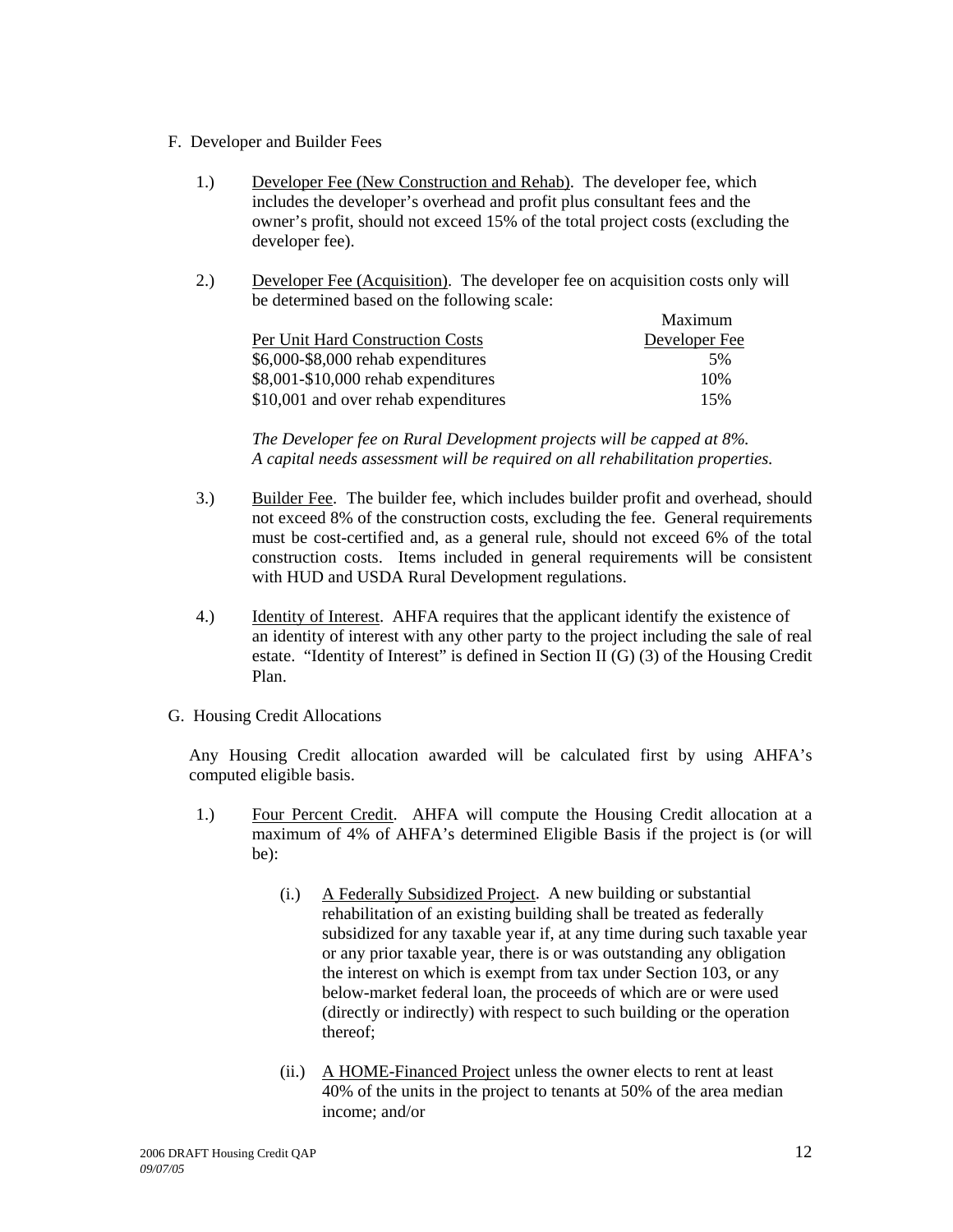#### (iii.) Any Qualifying Acquisition.

- 2.) Nine Percent Credit. The computed Housing Credit allocation will be a maximum of 9% of AHFA's determined Eligible Basis for any new building or substantial rehabilitation of an existing building that is not federally subsidized.
- 3.) Ceilings. No single project will be allocated Housing Credits in excess of 12% of the state's 2006 credit ceiling, and no related entities, principals or individuals as defined below shall be allocated Housing Credits in excess of 12% of the state's credit ceiling. Regardless of each individual owner's percentage of ownership in a project, 100% of the project's Housing Credit allocation will count towards all caps for all owners.

There will be an exception to the project cap and owner cap for a development financed with HOPE VI funds. If the project exceeds the caps, then the owner will not be allowed to receive any additional Housing Credits during the current allocation cycle. In all circumstances, all Housing Credits received on any project (including HOPE VI) will count toward the individual owner's credit cap. There will be an exception to the owner cap for 4% Housing Credit projects.

 When Housing Credits are combined with HOME funds, no related entities, principals or individuals as defined by AHFA's identity of interest shall be allocated HOME funds in excess of 15% of the state's 2006 HOME fund allocation. Regardless of the percentage ownership in a project, 100% of the project's HOME fund allocation will count towards all caps.

 **The intent of the ceilings is to promote fair and objective administration of the Housing Credit program by ensuring that no single applicant can receive an excessive share of the available Housing Credits in any application cycle. Parties that have an identity of interest are presumed to be sufficiently related for them to be treated as single applicant for purposes of the ceilings. As described below, AHFA may in its discretion identify other parties whose relationship is sufficiently close to cause them to be treated as a single applicant for purposes of the ceilings. A significant factor in AHFA's evaluation will be whether, based on the facts and circumstances, a primary purpose of a party's involvement in a project appears to be avoidance of the ceilings.** 

For purposes of this paragraph 3, the following relationships constitute an identity of interest for purposes of identifying related parties in order to apply the ceilings:

(i.) Individual persons are considered related to each other (a.) if they have any of the following direct relationships: parent, child, , spouse, sonin-law, daughter-in-law, father-in-law, and mother-in-law., including any such direct relationship created by marriage, remarriage, adoption, or any other legally recognized status, or (b.) if one individual is an employer, by common law or otherwise, of the other.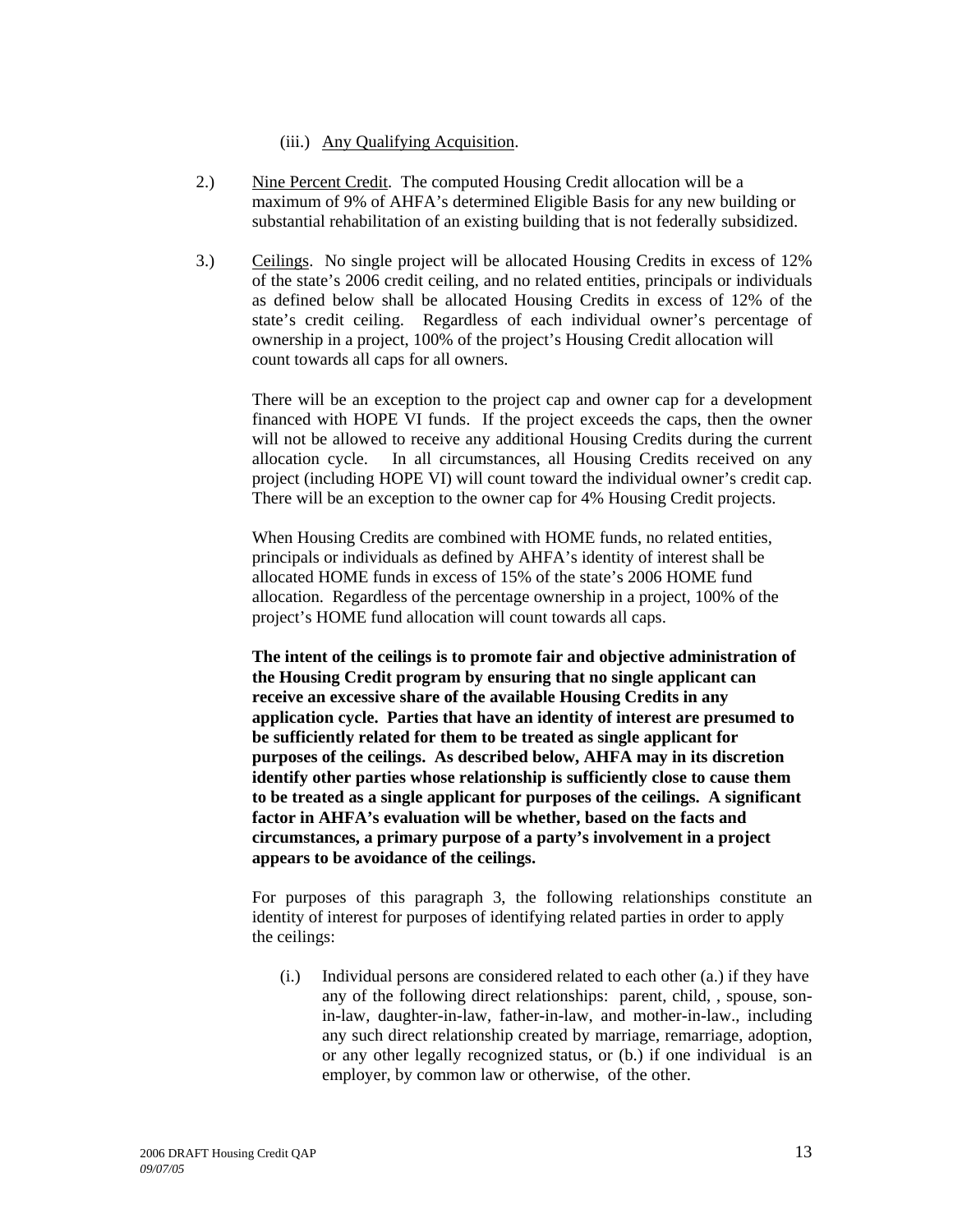- (ii.) Entities are considered related to each other (a.) if any director, shareholder, partner, member or any other type of owner of any entity would be considered a related individual (under item a. above) to any director, shareholder, partner, member or any other type of owner of another entity, (b.) if the entity has the ability to control another entity, or (c.) if the entity owns a material interest in another entity. An entity will be presumed to control another entity if it has a percentage of ownership in the other entity or the ability to appoint a percentage of the members of the other entity's governing body (i.e., board of directors, board of trustees, partners, managers, etc…) that would permit it to control the other entity either by operation of law or by agreement. A material interest means any ownership interest in excess of 20% of the stock, partnership interests, membership interests or other forms of ownership of any entity; provided, however, that ownership interests held by Housing Credit investors, Housing Credit syndicators or special administrative partners or members shall be disregarded for purposes of 20% test.
- (iii.) Without limiting the above, a trust will be considered related to any individual or entity if any trustee, trustor, grantor, settlor, beneficiary, permissible distributee, any person or entity serving a role similar to the foregoing, or any person holding power of appointment (general or limited) over trust property would be considered related to the individual or entity under items a. or b. above.
- (iv.) Any other relationship which, while not specifically listed above, is determined to constitute an identity of interest because it is a relationship at least as close as an identity of interest described above or because it would permit an allocation that violates the intent of the ceiling.
- H. Notification of Approval

The applicant will be notified of AHFA's decision in the form of a reservation letter. The Reservation Letter will outline actions by which owners, if they accept the terms, must abide. Failure to abide by the terms of the reservation will automatically terminate such reservation.

I. Progress Requirements After Reservation

From the date of the reservation, the applicant has the outlined time constraints set forth below in which to obtain the following items. AHFA may grant a thirty-day extension of certain items for a fee of \$1,000. If the applicant requests a change from the original application, AHFA will charge a fee of \$250 for each approved change. Each change will be charged separately even if submitted with multiple change requests in one letter. All fees are payable in advance. Failure to comply with any one of the items may cause the reservation to be automatically terminated:

1.) Within 15 days of the date of the Reservation Letter, the applicant must: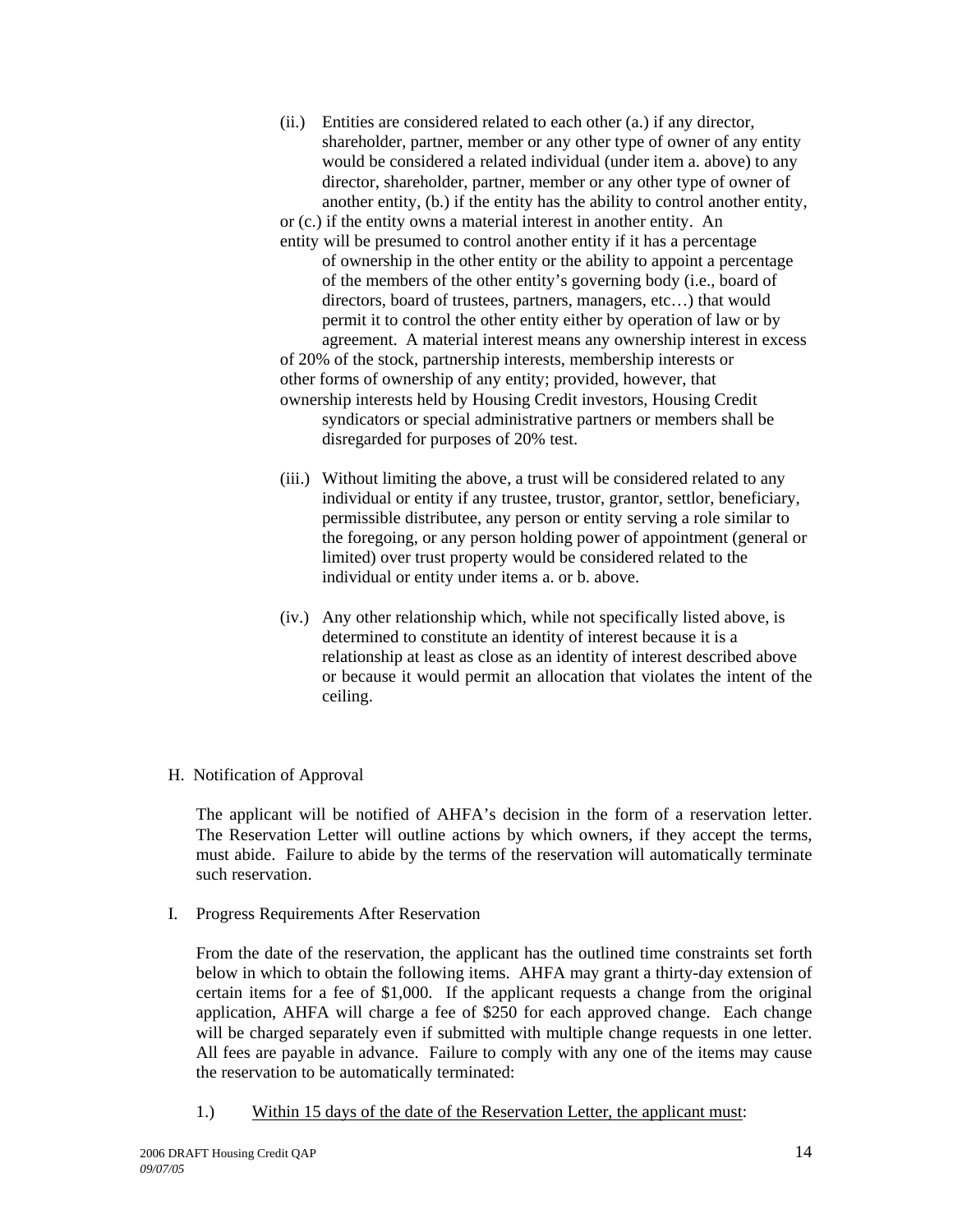- (i.) Submit the Certificate of Existence from the Secretary of State (must be dated prior to execution of the reservation letter).
- (ii.) Submit the original executed Reservation Letter acknowledging acceptance of the terms and conditions.
- (iii.) Remit a check (no cash accepted) in an amount equal to 10% *(12% for non-contiguous sites)* of the first years Housing Credit allocation.
- (iv.) Carryover Allocation Agreement.
- 2.) Within 60 days of the date of the Reservation Letter, the applicant must:
	- (i.) Submit a legally binding commitment for construction and permanent financing which details the specific terms of funding and repayment and is not subject to further approval of the creditor's board or credit committee.
	- (ii.) Submit an executed binding commitment for syndication, in form and content acceptable to AHFA.
	- (iii.) Submit evidence that an application for a Site Appraisal and Market Analysis (SAMA) or Multifamily Accelerated Process (MAP) has been made if the project is to be financed by HUD.
	- (iv.) Syndicator Relevant Experience Form in an AHFA provided form.
- 3.) Within 75 days of the date of the Reservation Letter, the applicant must:
	- (i.) Provide final stamped plans and specifications.
	- (ii.) Provide a site specific soils report.
	- (iii.) Provide a Certified Survey bound within the Plans and specifications.
	- (iv.) Provide standard form of agreement between owner and the architect.
		- (v.) Provide the utility letters.
- 4.) Within 90 days of the date of the Reservation Letter, the applicant must:
	- (i.) Provide certified organizational documents.
	- (ii.) Provide a copy of the complete to-be-built appraisal.
	- (iv.) Provide phase I environmental.
	- (v.) Provide construction cost estimate summary.
	- (vi.) Provide detailed construction schedule.
	- (vii.) Provide standard form of agreement owner and contractor (AIA form)
- 5.) Within 120 days of the date of the Reservation Letter, the applicant must:
	- (i.) Submit a copy of executed construction note or agreement.
	- (ii.) Take full possession of the site as evidenced by the warranty deed.
	- (iii.) Provide original recorded Declaration.
	- (iv.) Submit a copy of the building permit.
	- (v.) Provide proof of construction commencement evidenced by copy of Owner's Notice to Proceed to project's General Contractor.
	- (vi.) Provide Title Insurance Policy.
	- (vii.) Provide IRS Form #SS-4 Assignment of Employer Identification Number.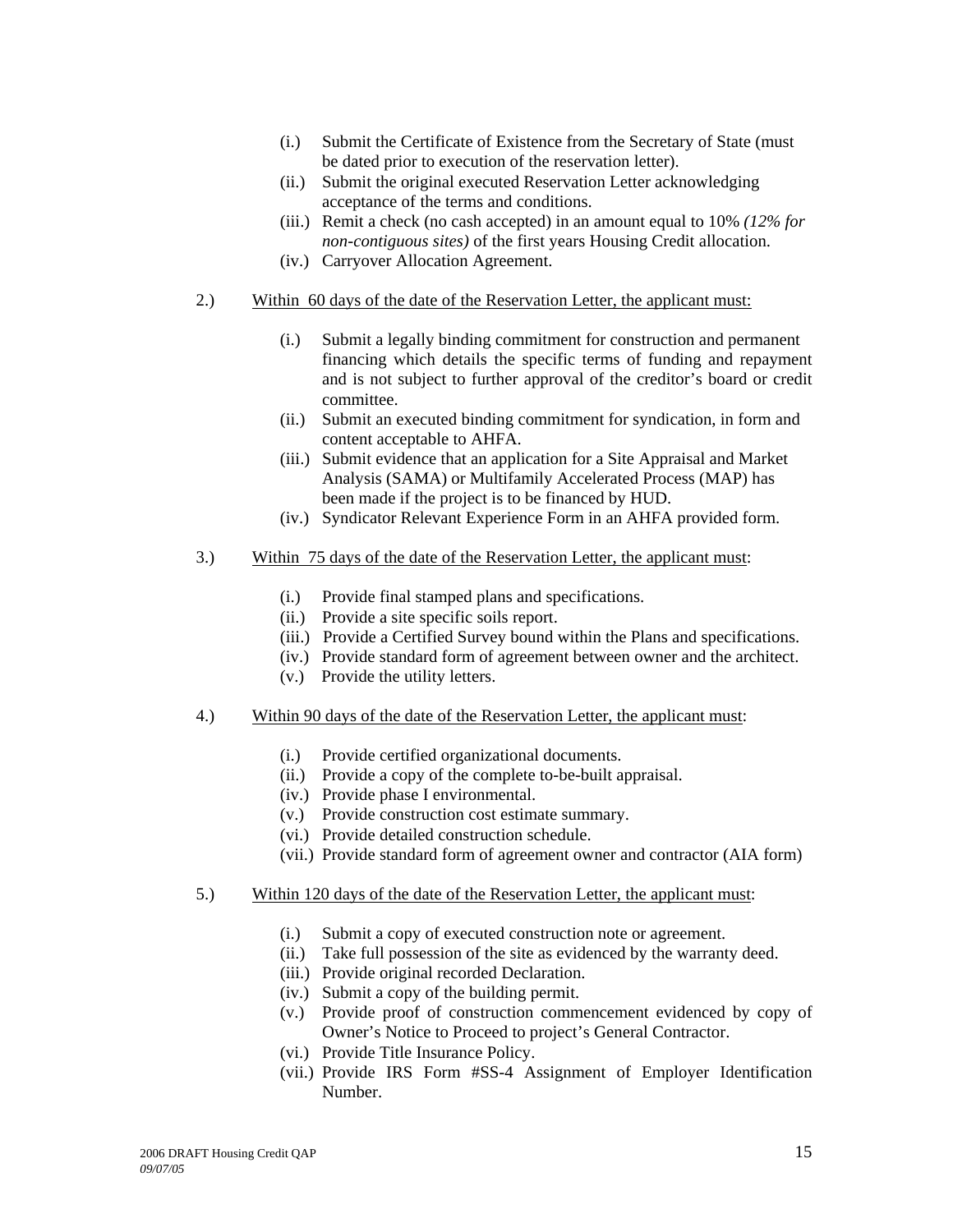- 6.) Within 6 months of the date of the Carryover Allocation, the applicant must incur more than ten percent (10%) of the reasonably expected basis in the project.
- 7.) Within 90 days after the project is placed in service, the applicant must:
	- (i.) Provide AHFA with the Actual Cost Certification package.
	- (ii.) Remit a check (no cash accepted) in an amount equal to \$500 (\$250 if Housing Credits are combined with HOME funds from AHFA) per unit for the project's Housing Credit Compliance Fee.
- 8.) Within the first-year credit period the owner must close the first mortgage and receive the IRS Form 8609 from AHFA.

 *AHFA is under no obligation to issue 8609s for the current year if the package is received after December 1, 2006.* 

J. Negative Action After Reservation until the Placed-in-Service Date

Should the following actions occur, the reservation of Housing Credits may be terminated:

1.) Site change;

*.* 

- 2.) Change in ownership--a change in the parties involved in the ownership entity (e.g., addition of a new general partner**/**member or removal of an existing general partner**/**member) without prior written consent of AHFA. Examples of situations in which consideration may be given for a change in ownership include, but are not limited to: death or bankruptcy. Any person or entity, including syndicators, that attempts to circumvent this requirement, may be subject to debarment from all AHFA programs;
- 3.) Change in syndication structure--a change in the role of the syndicator or in the distribution of funds/allocation to others through syndication as stated in the application without prior written consent of AHFA;
- 4.) Change in unit design, square footage, unit mix, number of units, number of buildings, etc. (unless changes are required by local regulatory codes);
- 5.) Change in the general contractor without prior written consent of AHFA;
- 6.) Change in the management company without prior written consent of AHFA;
- 7.) Change in the architect without prior written consent of AHFA;
- 8.) Instances of excessive or flagrant non-compliance on applicant's existing projects;
- 9.) Any staff or development team member (listed in the application) who has instances of excessive or flagrant non-compliance with AHFA, Housing Credit, HOME, or Tax Exempt regulations on existing projects;
- 10.) Any staff or development team member (listed in the application) who is presently debarred, suspended, proposed for debarment or suspension, declared ineligible or voluntarily excluded from any transactions or construction projects involving the use of federal funds or Housing Credits;
- 11.) Applicant has a project with AHFA that is in foreclosure or has been foreclosed;
- 12.) Any material adverse change relating to the project or owner; and/or
- 13.) Any AHFA fee returned due to insufficient funds.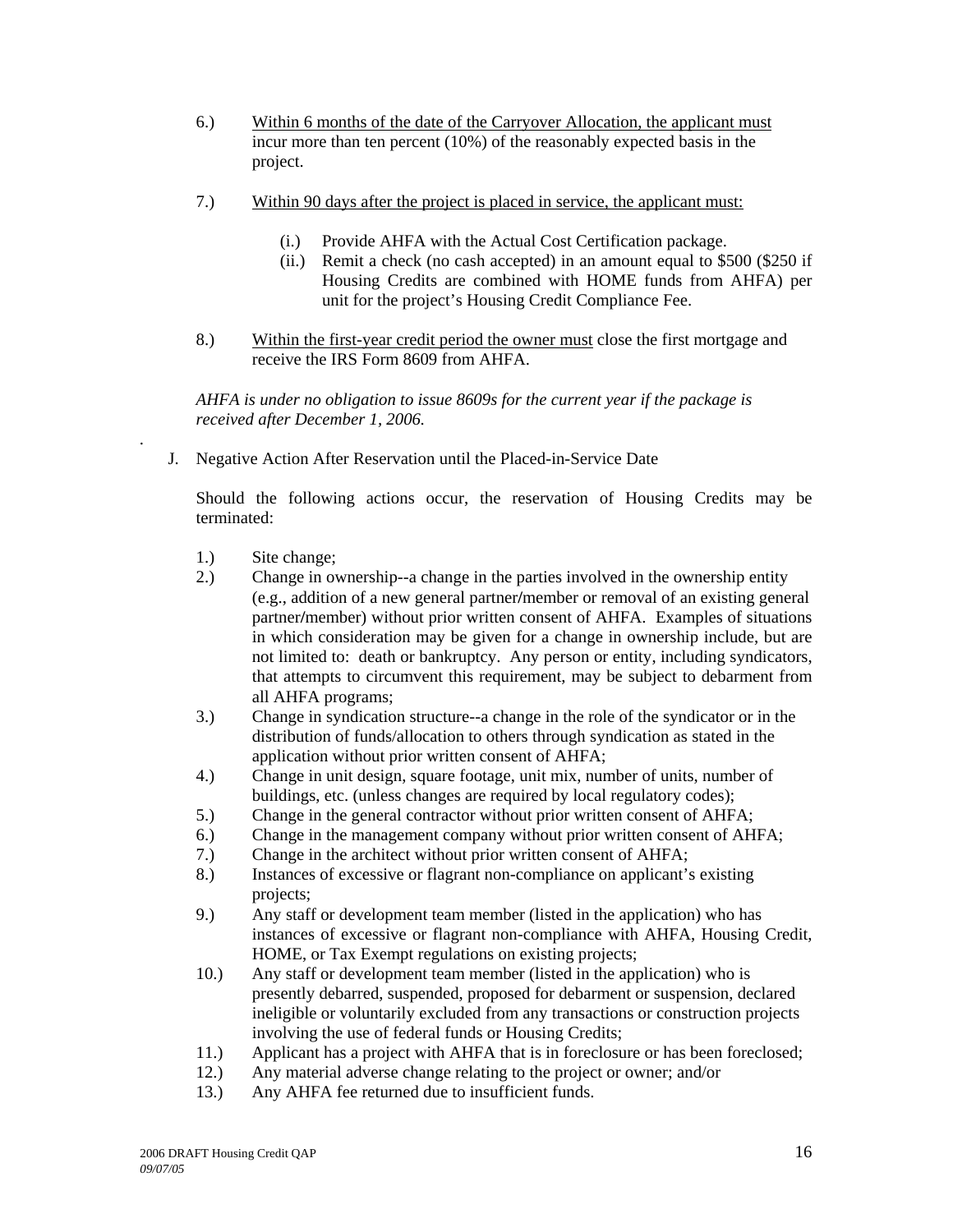The above list of negative actions is not all-inclusive. The reservation letter itself will list other necessary requirements. AHFA may terminate reservation if any factual information supplied in connection with the project is fraudulent, misleading, or materially incorrect. Determination of whether information is fraudulent, misleading, or materially incorrect will be determined by AHFA in its sole discretion.

K. Change in or Denial of Housing Credit Allocation

The evaluations listed in Section II (E) of the Housing Credit Allocation Plan may result in a possible change in the amount of Housing Credits allocated to a project or denial of the total allocation altogether due, but not limited to, one of the following reasons:

- 1.) Information in the application submitted is determined to be incorrect or fraudulent;
- 2.) Conditions in the Reservation Letter are not met;
- 3.) Changes in the actual cost of the project;
- 4.) Applicant obtains additional subsidies or financing other than those disclosed in the application;
- 5.) Additional syndication proceeds other than those disclosed in the application;
- 6.) Subsequent regulations issued by U.S. Treasury or the IRS pertaining to Section 42; and/or
- 7.) Applicant's failure to notify AHFA promptly of any material or adverse changes in the original application. Material or adverse changes include, but are not limited to, applicant's loss of site control, rights of way, ingress and egress, adverse change in the financial condition of the applicant, inability to perform tasks proposed in the application by the deadline set by the applicant and further set or agreed to by AHFA.
- L. Memoranda of Understanding

The Memorandum of Understanding ("USDA MOU"), executed August 14, 1997, between AHFA and USDA Rural Development, will apply to applicants seeking both Housing Credits and RHS loan assistance. USDA Rural Development will provide a copy of the USDA MOU to applicants for their guidance when combining assistance provided by both agencies.

The Memorandum of Understanding ("HUD MOU"), executed August 30, 2000, between AHFA and HUD, will apply to applicants seeking both Housing Credits and HUD loan assistance. The HUD MOU gives AHFA the authority to conduct the subsidy layering review to determine if excess federal funds are being used in the project.

M. Disclosure

AHFA will attempt to request all information necessary to make informed decisions regarding Housing Credit allocations. Therefore, it is in the best interest of everyone concerned with the process to disclose completely and accurately all information regarding each proposed project. AHFA acknowledges that errors and misjudgment sometimes occur and simply requests that the applicant notify AHFA of any errors that may occur upon discovery. Any modification made by the applicant to the final cost certification after AHFA has issued IRS Form 8609 is subject to a re-processing fee.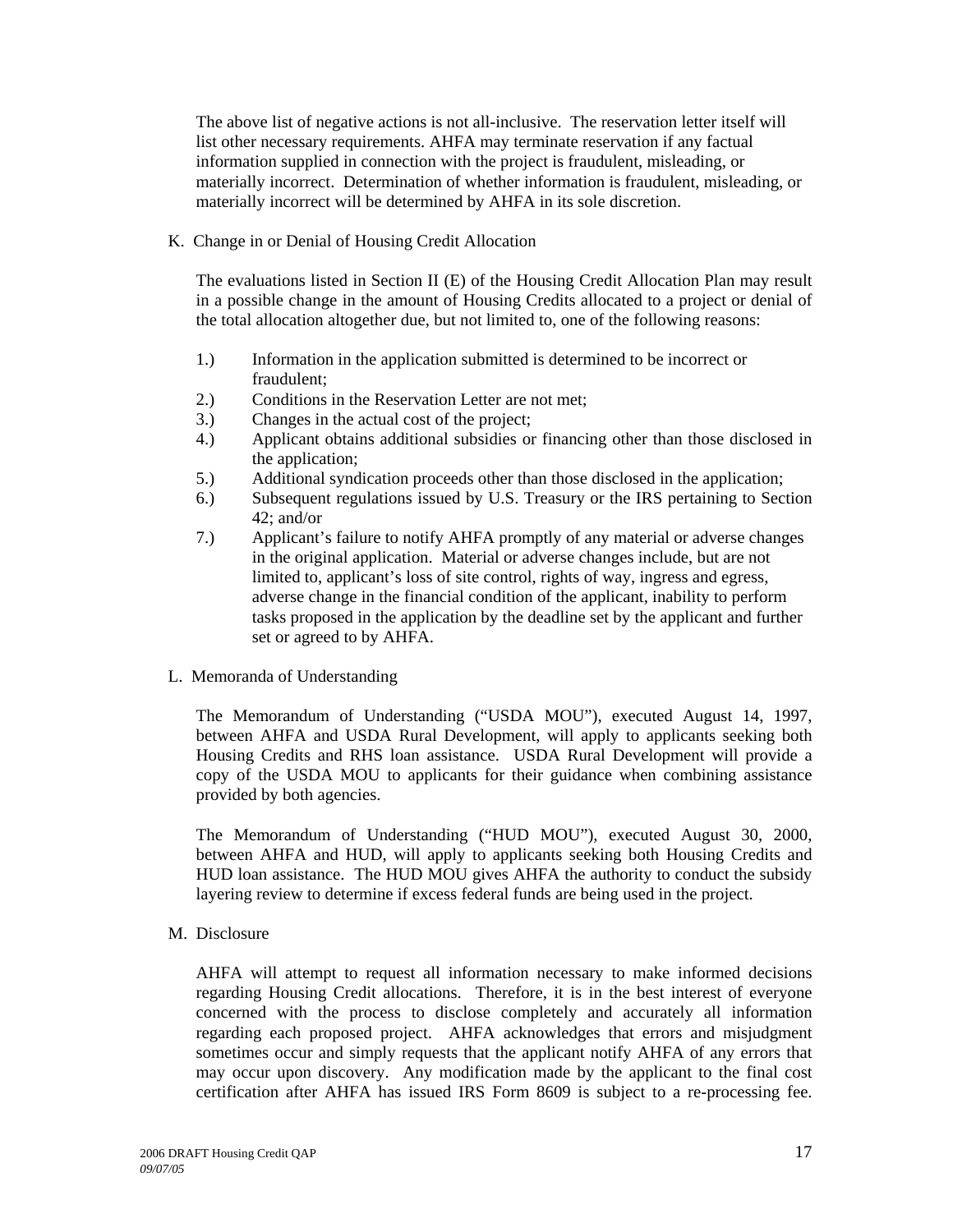Said modification must be acceptable to AHFA in order for the amended 8609 to be issued.

#### **III. POINT SCORING SYSTEM**

Through the point scoring system, AHFA will award points to projects that best meet the identified housing priorities for the State.

The point scoring system will rank each project in two categories (Points Gained and Points Lost). The ranking of the project will be determined by adding the two section scores together to get an overall project score. The point scoring system will largely determine which projects should be funded.

AHFA has separated rehabilitation into two types of projects for scoring and funding purposes. Rehabilitation projects are defined as the following:

- 1. A rehabilitation project that has less than 50% occupancy at the time of application will not be considered existing multifamily residential housing due to the fact that it will be adding significant new units to the proposed market. Therefore, the project will be treated as a new construction project when considering funding for targeting elderly and family populations.
- 2. A rehabilitation project that has 50% or more occupancy at the time of application will be considered existing multifamily residential rental housing. Therefore, the project will be treated as rehabilitation of existing multifamily residential housing and the targeted population will not be considered during the funding process.

AHFA has established a housing priority of balanced distribution of Housing Credits throughout the state in terms of geographical regions, counties, urban, and rural areas. AHFA will achieve this priority by allocating Housing Credits in the following manner:

- In all circumstances, only one new construction project (or one rehabilitation project that is less than 50% occupied at the time of application) and targeting the family population will be selected for funding per county.
- In all circumstances, only one new construction project (or one rehabilitation project that is less than 50% occupied at the time of application) and targeting the elderly population will be selected for funding per county.

#### **Tier 1 Funding Selection Procedures:**

- 1. The highest scoring project per county with ownership by an AHFA approved CHDO will be funded until the regulatory 15% CHDO set-aside has been met.
- 2. The highest scoring HOME project combined with Housing Credits and/or Housing Credit project will be funded per county (counties already funded by CHDO applicants will not be funded) until all HOME and Housing Credit funds have been allocated. All projects (except CHDO applicants) must score a minimum of 130 points to be considered for funding in Tier 1.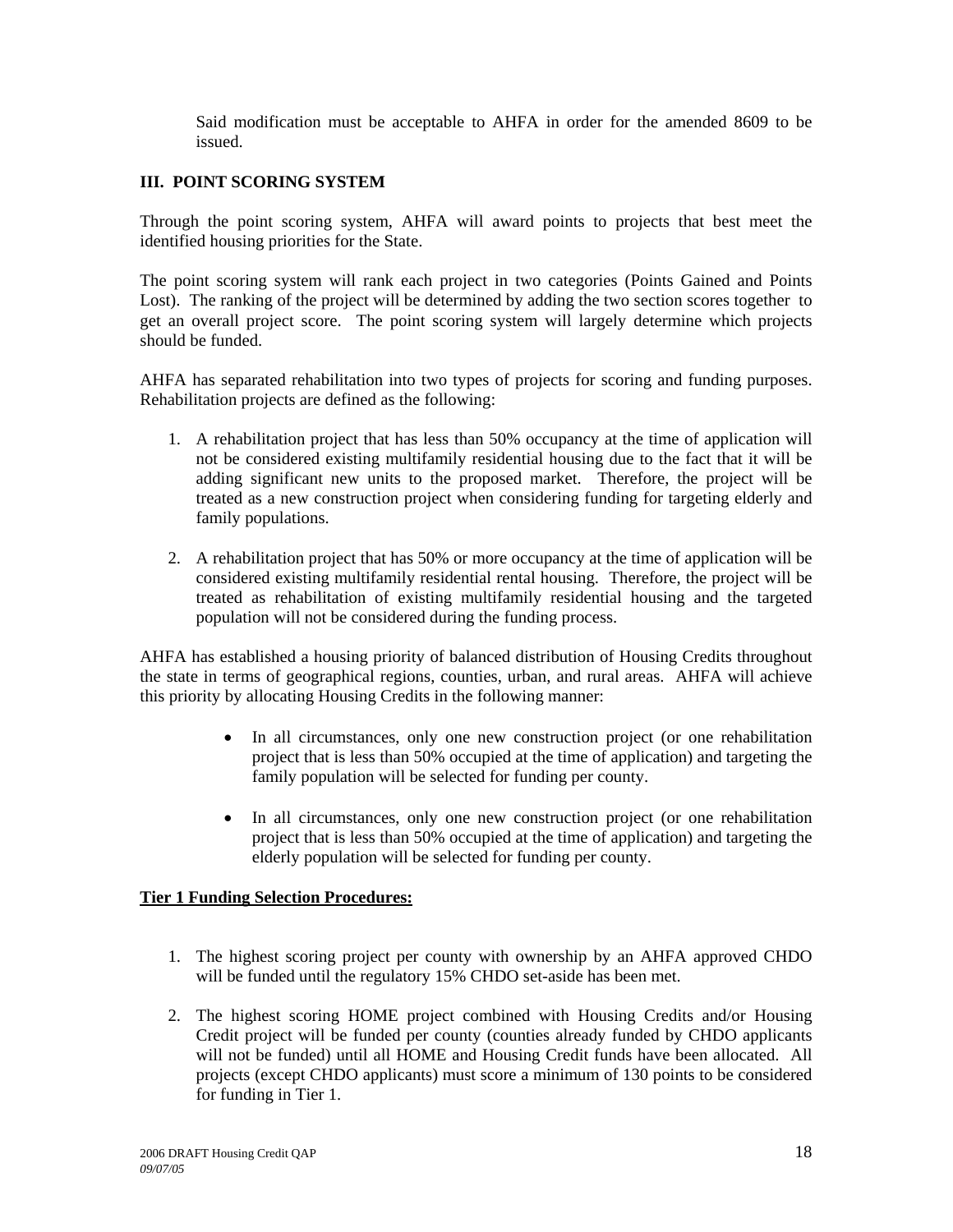If AHFA has not allocated all HOME funds and Housing Credits, AHFA will allocate them in the following manner:

#### **Tier 2 Funding Selection Procedures:**

 The highest scoring new construction or rehabilitation project will be selected for funding subject to the following restrictions:

- New construction projects must target a different population (elderly versus family) than a project that was previously selected for funding in the same county.
- Rehabilitation projects that are less than 50% occupied at the time of the application must target a different population (elderly versus family) than a project that was previously selected for funding in the same county.

In all circumstances, there must be a market for more than one project per county to be considered for funding.

In the event of a tie between two or more applications, the application located in a county that *has not received funds in the current cycle by a higher scoring application will be funded. If there still remains a tie, AHFA will fund the project in the county with the fewest number of Housing Credit and HOME/Housing Credits (combined) projects funded in the past seven years. If there still remains a tie, AHFA will fund the project that has the least amount of participation by the owner first and then the developer second in approved Housing Credits and HOME/Housing Credits (combined) projects in the current cycle. If there still remains a tie, AHFA will fund the project that is intended for eventual tenant ownership. The project must consist of single-family homes, duplexes, or townhomes to be eligible. Projects consisting of townhomes only must be exactly 12 units to be eligible. The applicant must complete the AHFA provided Homeownership Conversion Proposal and provide a plot plan. If there still remains a tie, AHFA will fund the project which is located in a Qualified Census Tract and which has a Revitalization plan. If there still remains a tie, AHFA will fund the project that has the earliest submission date as evidenced by the time and date stamped by AHFA. However, if there still remains a tie, AHFA will conduct a drawing to determine the application that will be funded. The drawing will occur during AHFA's Board of Directors meeting in which the Housing Credit allocations are scheduled for consideration by the Board. An impartial person will be selected to draw. The owners of the application are not required to be present.* 

*AHFA reserves the right to deny a Housing Credit reservation to any applicant or project, regardless of that applicant's point ranking if, in AHFA's sole determination, the applicant's proposed project is not financially feasible or viable. Additionally, AHFA may recommend that a Housing Credit reservation be awarded out of the ranking order established by the points earned,*  based on the amount of Housing Credit allocation needed relative to the amount of funding *available or the financial feasibility and /or viability of the project.* 

*Regardless of strict numerical ranking, the scoring does not operate to vest in an applicant or project any right to a reservation or allocation of Housing Credits in any amount. AHFA will, in all instances, reserve and allocate Housing Credits consistent with sound and reasonable judgment, prudent business practices and the exercise of its inherent discretion.* 

#### **A. POINTS GAINED**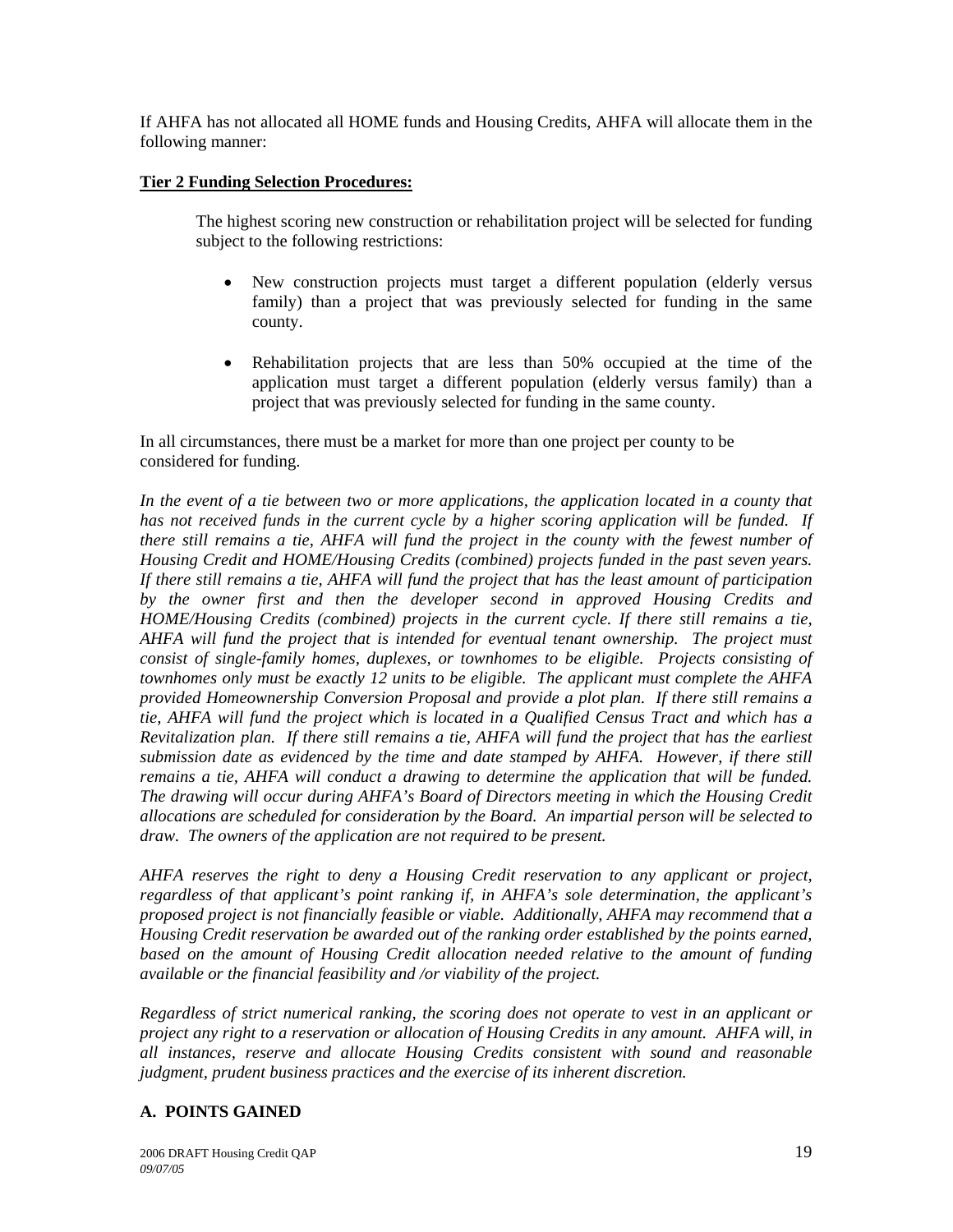#### **1.) Project Characteristics (Maximum 150 Points)**

- (i.) Type of Construction (Maximum 40 Points)
	- (a.) A maximum of 22 points will be given to projects which provide extra unit/project amenities. Refer to the application for distinction between an *extra* amenity and a *required*  amenity.

Points will be awarded for providing the following amenities. Only the amenities listed below will be eligible for points.

#### *3 Points*

 Clubhouse Washer/Dryer provided in each unit Security package (includes cameras, alarms, lighting)

#### *2 Points*

Community laundry (not eligible for points if you provide washer/dryer in each unit) Playground Computer center (two or more computers with printer and internet access) Swimming pool Splash Center Exercise room with equipment

#### *1 Point*

 Dishwasher in each unit Garbage disposal in each unit Microwave in each unit Ice maker in each unit Cable hook-up in each unit Wiring for internet service Emergency pull cord/call button Washer-dryer connections in each unit (not eligible for point if you provide washer/dryer in each unit) Garden area for each unit Community TV with cable Basketball court Enclosed bus stop shelter Gazebo Picnic area with grills Shuffleboard

 (b.) 3 points will be given for solid sod, which must provide a minimum of 20 feet from all sides of every building and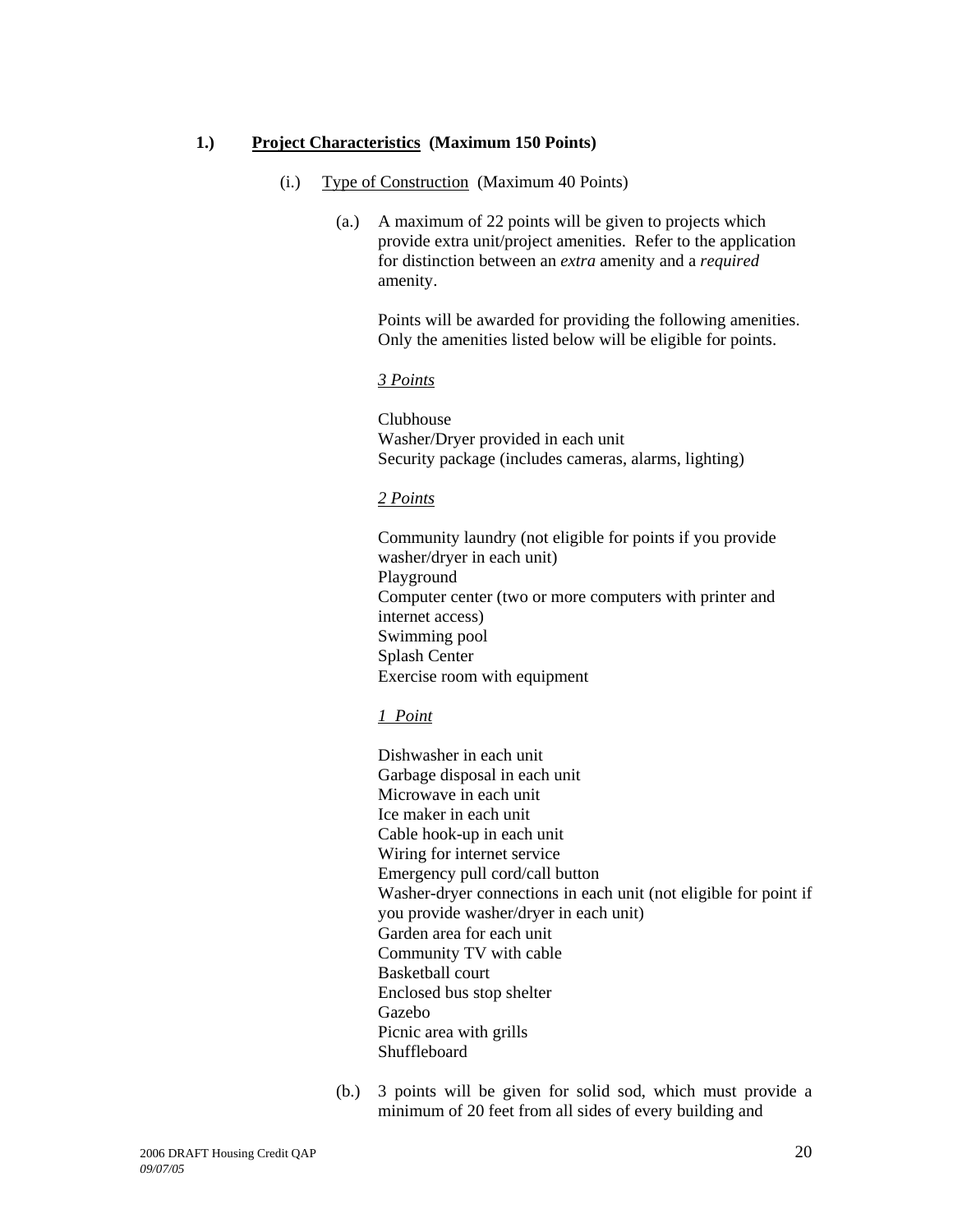between all buildings and paved areas. Landscaping around the building is allowed.

#### *New Construction Projects Only (Maximum of 15 points)*

- (c.) 3 points will be given for all on-site paved areas, which must be concrete (a soils report prepared by a geotechnical engineer is required). Single-family projects may receive points for having all on-site paved areas by having all concrete driveways, walkways, and a 10 foot by 10 foot back patio on all units. The streets are not required to be concrete if they meet all city or county code requirements.
- (d.) 3 points will be given for a 30-year roof as evidenced by manufacturer's warranty.
- (e.) 3 points will be given for storm windows and insulated exterior doors or thermal break insulated windows and insulated exterior doors.
- (f.) 3 points for full brick/cementitious siding, stucco, or concrete masonry unit (CMU) products (no EIFS is acceptable). A minimum of 60% of each exterior wall of the building, defined as the exterior façade from finished grade elevation to eave line, shall be brick. The remaining 40% can be cementitious siding, stucco, or CMU products. The CMU products must be decorative, textured, patterned, color core, or painted. All entry areas into the apartment including covered breezeways, porches, balconies, and patios must have brick, cementitious siding, stucco, or CMU to be considered full brick.
- (g.) 3 points will be given for underground utilities.

#### *Rehabilitation Projects Only (Maximum of 15 points)*

- (h.) 3 points will be given for replacing existing roof with a 30 year roof as evidenced by manufacturer's warranty.
- (i.) 3 points will be given for replacing all entry doors with insulated exterior doors and replacing all windows with storm windows or thermal break insulated windows.
- (j.) 3 points will be given for replacing all kitchen cabinets and countertops.
- (k.) 3 points will be given for replacing all kitchen appliances.
- (l.) 3 points will be given for replacing all HVAC equipment
- (m.) 2 points will be given for replacing all plumbing fixtures.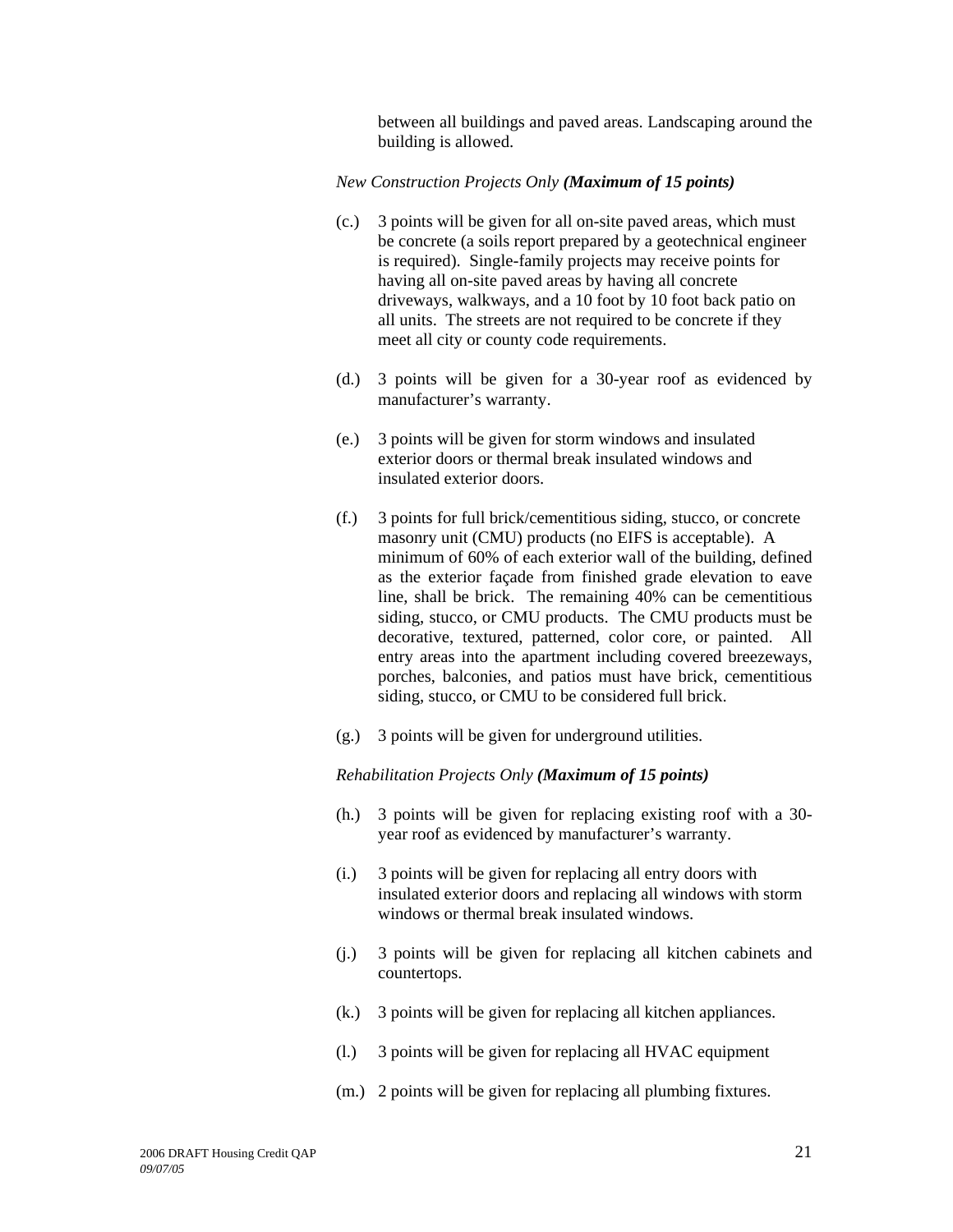(n.) 1 point will be given for replacing all water heaters.

 *All points for rehabilitation construction items will be verified by the Capital Needs Assessment and Architect's Certification submitted with the application. Both documents must be completed and certified by the project Architect.* 

- (ii) Energy Conservation and Healthy Living Environment (Maximum of 12 points)
	- (a.) 3 points will be given to projects that promote energy conservation by exceeding the standards of the Council of American Building Officials Model Energy Code, as verified by the project architect.
	- (b.) 3 points will be given to projects that are designed and built or rehabilitated to exceed a 15-year maintenance-free exterior standard, as verified by the project architect.
	- (c.) 3 points will be given for all units containing Energy STAR rated appliances (refrigerator, stove, and dishwasher).
	- (d.) 1 point will be given for attic insulation to R-38 (all attic spaces must be insulated in new construction and rehabilitation proposals).
	- (e.) 1 point will be given for ARI rated furnace (90% AFUE), or heat pump (HSPF 7.8 for both HP 1.5 ton units and HP 2.0 ton units).
	- (f.) 1 point will be given for ARI rated Seer 12 cooling equipment with sensible heat ratio less than 0.75.
	- (g.) 1 point will be given for locating HVAC ductwork in conditioned spaces. (A minimum of 90% of ducts in each unit must be so located to qualify for this point).
	- (h.) 1 point will be given for the HVAC system to be designed to locate the fresh air intake before the return air infiltration.
	- (i.) 1 point will be given for where combustion equipment is utilized, that equipment to be isolated in a sealed combustion closet. Ventilation to that closet should be from outside the building envelope.
	- (j.) 1 point will be given for the kitchen range hood ventilation to be vented to the exterior and equipped with a damper.
	- (k.) 1 point will be given for ceiling fans in living rooms and all bedrooms.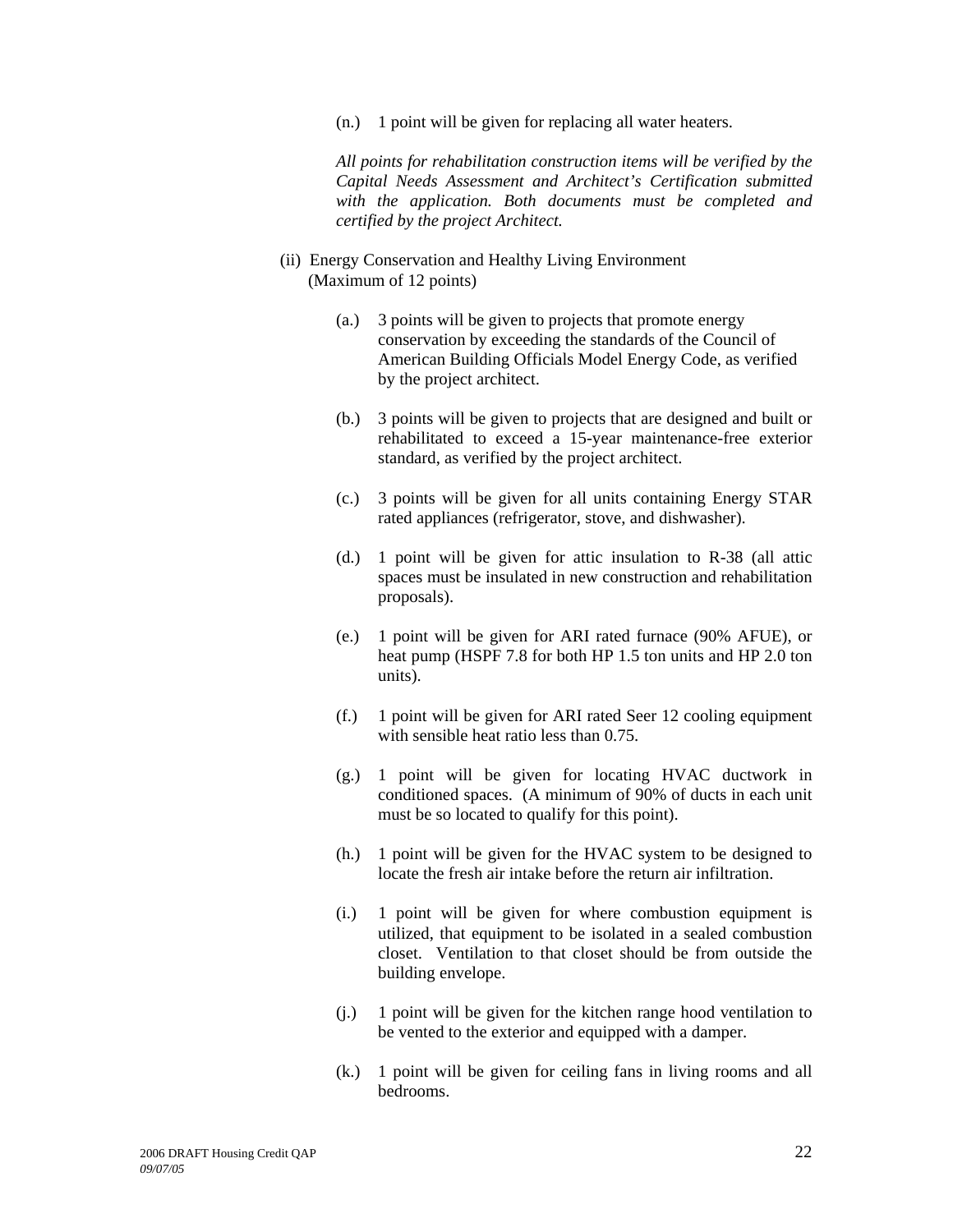- (l.) 1 point will be given for installation of carbon monoxide detectors in each unit. **(Point is only available for projects that propose units with gas appliances or heating systems.)**
- (iii.) Rent Affordability (Maximum 20 Points)
	- (a.) A maximum of 5 points will be given to projects, which have a commitment for additional subsidies from the Federal Home Loan Bank for Affordable Housing Program (AHP) funds (AHP funds must be in the form of a grant), commitment from HUD for HOPE VI funds, HOME funds (AHFA's HOME funds do not qualify), USDA RD, or a commitment from a city and/or county for CDBG.

| $$1,000 - $1,999$ per unit | 1 point  |
|----------------------------|----------|
| $$2,000 - $2,999$ per unit | 2 points |
| \$3,000 - \$3,999 per unit | 3 points |
| \$4,000 - \$4,999 per unit | 4 points |
| \$5,000 and above per unit | 5 points |

(b.) A maximum of 5 points for owner-financed project-based rental assistance, for a minimum of 25% of the low-income units (rounded up) for at least ten consecutive years. *At the end of ten years, any unused funds should remain available to assist tenants throughout the compliance period.*

 5 points for \$50 per unit per month 4 points for \$40 per unit per month 3 points for \$30 per unit per month 2 points for \$20 per unit per month

- 1 points for \$10 per unit per month
- (c.) 5 points will be given to projects, which elect to designate 100% of the rental units for low-income housing tenants. *All Housing Credit tenants must be at or below 60% of Area Gross Median Income ("AGMI").*
- (d.) 5 points will be given to projects which have committed in writing to extend the low-income set-aside 5 years beyond the 15 years required by law.
- (iv.) Special Needs Housing (Maximum 12 Points)
	- (a.) A maximum of 5 points (1 point each) will be given to applicants that provide services and/or activities for the tenants free of charge. In order for the service to be eligible for points, the owner must pay for the service, provide a place for the service, or provide transportation to the service. One point will be awarded for each fully completed Tenant Service form (see application package). **The Tenant Service form must be**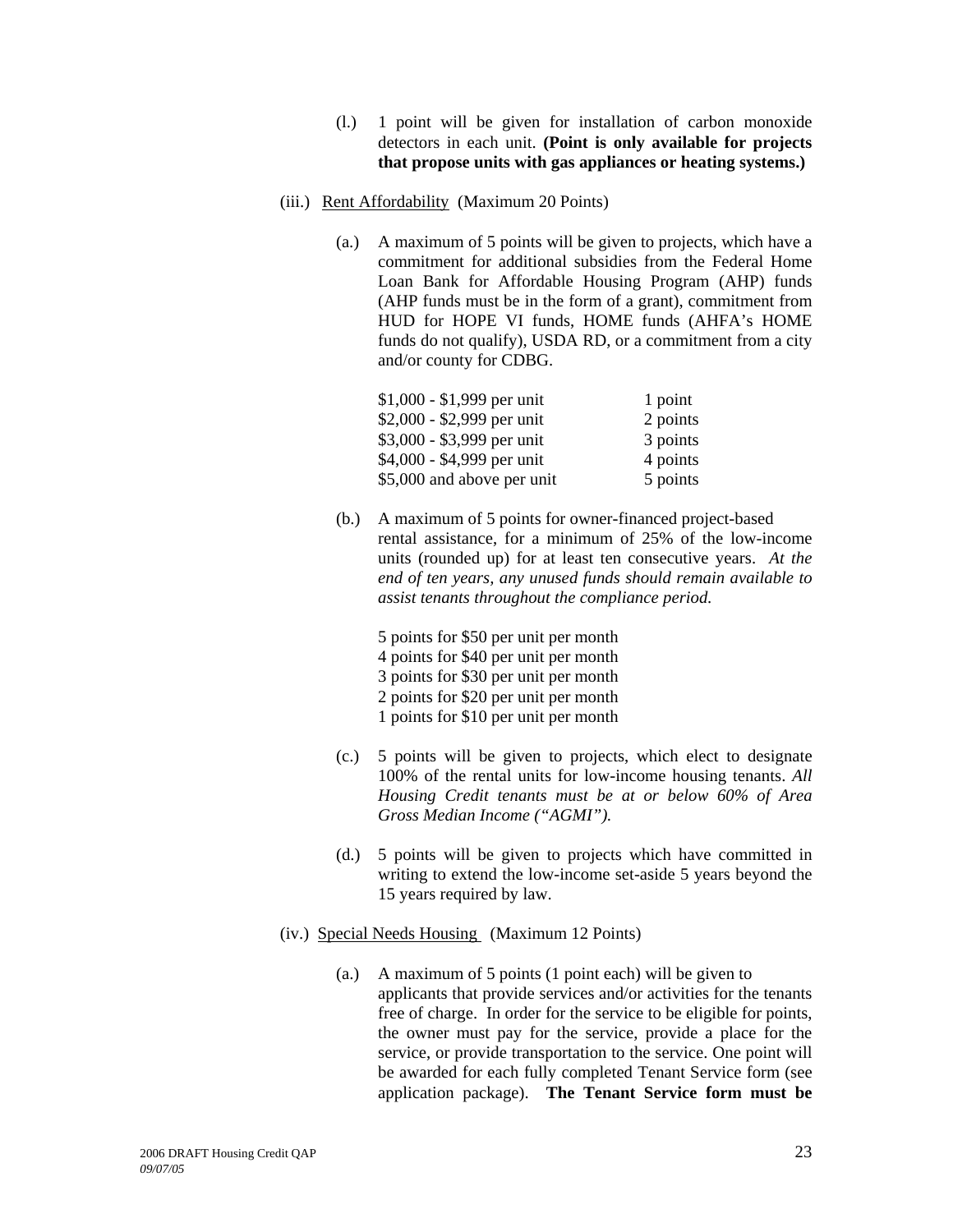**signed by the service provider to be eligible for points. The following services are the only services eligible for points.** 

 Holiday festivities (3 times annually) Computer training (monthly) Financial (2 times annually) Tutoring assistance (weekly) Potluck dinners (2 times annually) Fire safety (2 times annually) Police safety (2 times annually) Game night (monthly) After- school program (weekly) Arts and crafts (monthly) Movie night (monthly) Mom's day out (monthly) Monthly newsletter Blood pressure screening (4 times annually) CPR classes (2 times annually)

- (b.) 5 points will be given to projects with 100% of the units in the project designed, equipped and set-aside for elderly.
- (c.) 5 points will be given to projects targeting low-income families (individuals with children) with a minimum of 15% of the units having three or more bedrooms. **(If an applicant chooses 100% elderly, the applicant** *will not* **receive points for three or more bedrooms.)**
- (d.) 2 points will be given to projects which have committed in writing to target households on the public housing waiting list.
- (v.) Readiness Issues (Maximum 16 Points)
	- (a.) 5 points will be given to applicants with evidence of attendance at the AHFA sponsored HOME/Housing Credit Training Seminar. The attendant must be a member of the development team.
	- (b.) 5 points will be given for evidence that the applicant has secured construction and permanent financing sufficient to complete the project, as evidenced by a firm letter of commitment from a lending institution. The borrower must accept the commitments, if required by the lending institution. A general letter of interest or support is *not* a firm commitment. To be considered a commitment, the document must contain the terms, conditions, interest rate, disbursement conditions, security requirements, and repayment provisions and be signed by an authorized representative of the lending institution. The commitment may be subject to an allocation of Housing Credits or HOME funds. The commitment may not be subject to final credit approval by the lending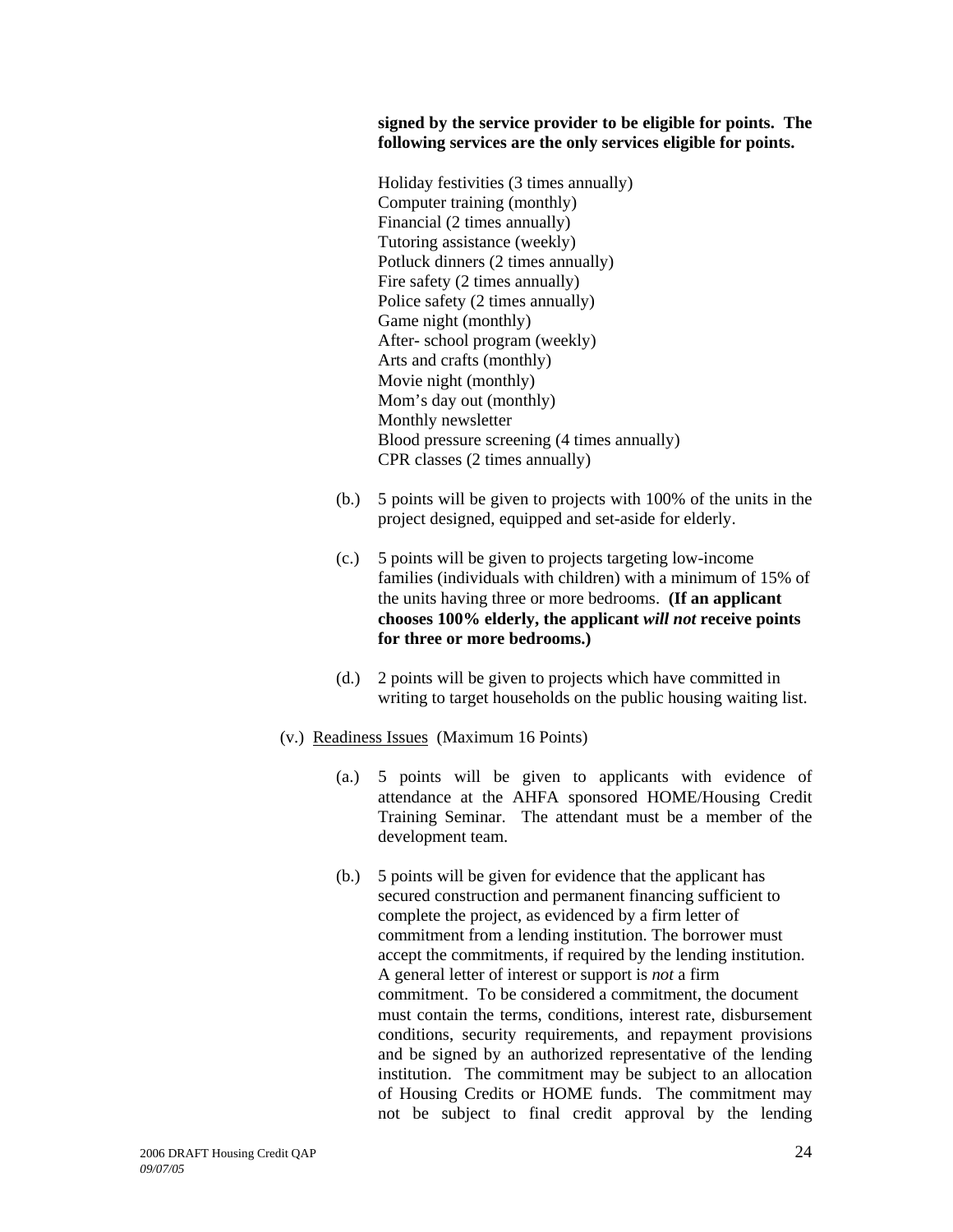institution. If the applicant is applying for HOME funds the first mortgage must have a twenty-year term and a twenty-year amortization. If the project is an acquisition/ rehabilitation and the applicant is assuming the existing mortgage, the applicant must submit an approved assumption agreement or a commitment from the applicable lending institution approving the transfer.

- (c.) 3 points will be given for evidence of availability of *all* utilities to the site or evidence that they will be provided electricity, gas, water, sewage, and telephone. *The sewage letter must state whether there is capacity to serve the proposed units.*
- (d.) 3 points will be given for dated and executed organizational documents.

#### (vi.) Project Type (Maximum 15 Points)

- (a.) 5 points will be given for rehabilitation of existing multifamily residential rental housing. Existing multifamily residential rental housing is defined as at least 50% occupied at the time of application. A minimum of \$10,000 per unit of hard construction cost must be completed in order to receive points.
- (b.) 5 points will be given for applicants that apply for a fourpercent (4%) credit only. (The four-percent (4%) Acquisition credit does not qualify for the points)
- (c.) 5 points will be given to HUD and USDA RD "distressed" properties. AHFA defines "distressed" properties as being in risk of foreclosure. A letter from HUD or USDA RD must be submitted with the application stating the reason property is "distressed".
- (vii.) Location (Maximum 35 Points)
	- (a.) Points Gained for Site Selection
		- (1.) Neighborhood Characteristics (Maximum 30 points)

 Points will be awarded for the following services located within the specified distance of the site. Distance will be measured by odometer from the automobile entrance of the proposed project site to the closest automobile entrance to the parking lot of the applicable service. Applicant should ensure that the service is suitable for the targeted population. Points will only be awarded for the services listed below.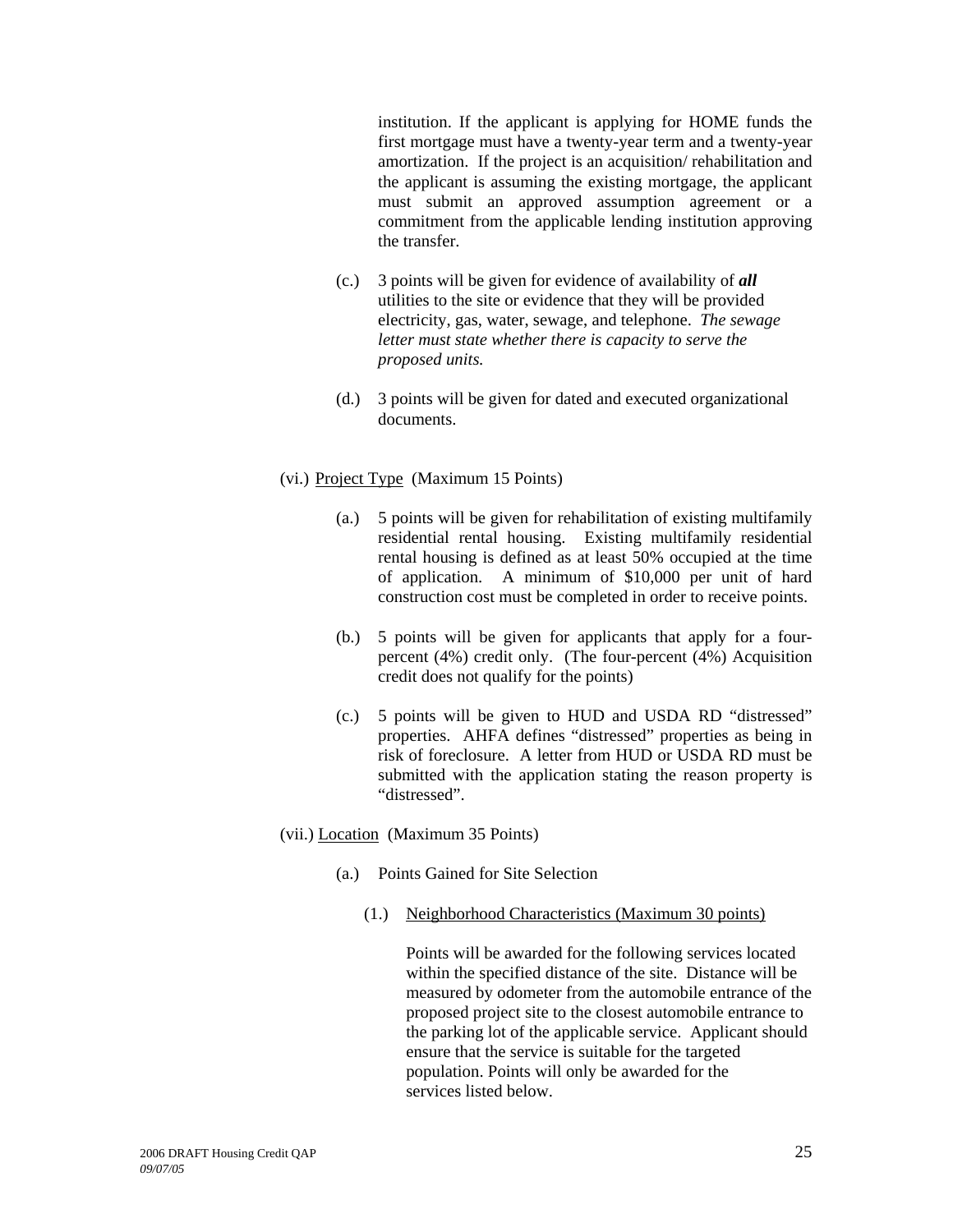#### **4 points (1 mile) 3 points (1 mile)**

| Grocery store                | Public Library                  |
|------------------------------|---------------------------------|
| <b>Public Transportation</b> | Convenience Store               |
| Hospital/Doctor Office       | <b>Bank/Credit Union</b>        |
| <b>Elementary School</b>     | Post Office                     |
| Daycare/After School         | Dept. of Human Resources        |
| Pharmacy/Drug Store          | <b>Public Health Department</b> |

(2.) Environmental (5 points)

 The applicant must provide a completed Phase I Environmental Site Assessment that shall conform, but not be limited to, the minimum standards as defined by the American Society for Testing and Materials Practice Standards E-1527-00 to qualify for the points. The report must be addressed to AHFA.

5 points will be awarded if the Phase I submitted with the application indicates all of the following:

- No recognized environmental conditions
- No environmental regulatory concerns
- No further action/investigation recommended
- (b.) Points Deducted for Site Selection
	- (1.) Negative Neighborhood Services (No Maximum)

(There **is not a limit** on the amount of points that can be deducted for negative neighborhood services.)

5 points **each** will be deducted if any of the following incompatible uses are adjacent to the site. *(The following list is not all inclusive).*

| Junk yard/dump                                         | Pig/chicken farm    |
|--------------------------------------------------------|---------------------|
| Salvage yard                                           | Processing plants   |
| Wastewater treatment facility                          | Industrial          |
| Distribution facilities                                | Airports            |
| Liquor store                                           | Utility substations |
| Railroads                                              | Prisons             |
| Adult entertainment/video/theater Solid waste disposal |                     |

2 points **each** will be deducted if any of the incompatible uses listed above are within ½ mile of the site. (The list above is not all inclusive).

(2.) Accessibility (Maximum 4 points Deducted**)**

 2 points will be deducted if the condition of the streets and sidewalks are unsatisfactory. The width of the streets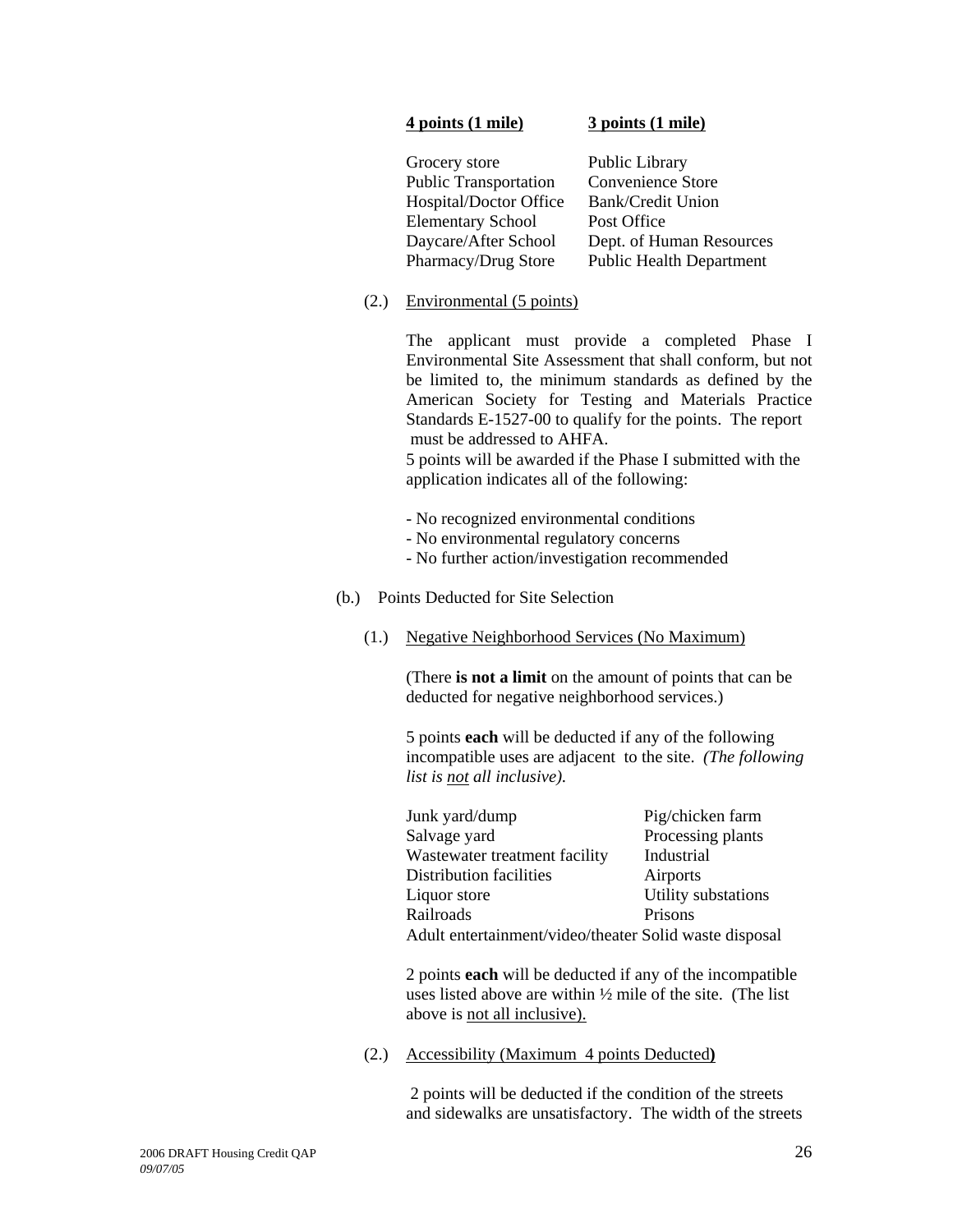will be taken into consideration.

 2 points will be deducted if access to the site is on a 4-lane highway.

#### **2.) Applicant Characteristics (Maximum 25 Points)**

- (i.) 5 points will be given to applicants with participation of minorities or women. To qualify for the points for participation of minorities or women, the application must meet one of the following requirements:
	- Minorities or women have ownership in the project;
	- Minority- or women-owned business or individual(s) is/are listed as the developer on page 2 of the application;
	- Applicant/Owner guarantees at least 10% of the total building cost (line 19 of the Estimated Cost Certification) is awarded to minority- or women-owned businesses.

 *In all cases, the minority or female individual(s) must have at least a 50% ownership interest as the project's general partner or 50% ownership interest in the participating business to qualify for the points. These businesses include, but are not limited to, real estate firms, construction firms, appraisal firms, management firms, financial institutions, investment banking firms, underwriters, accountants, and providers of legal services. The name and address of the company and the anticipated contract amount must be listed at the time of application on the form provided by AHFA in the application package in order to receive the points.*

(ii.) A maximum of 10 points will be given to owners (individual(s), corporation(s), or in the case of a limited partnership, the general partner(s)) who have previous successful experience in the development of multifamily housing. The owner may include experience gained as an owner in another firm, but not as an *employee* of another firm. Applicants must **currently own** the properties listed for development points.

> 10 points (1000+ units or 10+ projects) 9 points (900 - 999 units or 9 projects) 8 points (800 - 899 units or 8 projects) 7 points (700 - 799 units or 7 projects) 6 points (600 - 699 units or 6 projects ) 5 points (500 - 599 units or 5 projects) 4 points (400 - 499 units or 4 projects) 3 points (300 - 399 units or 3 projects) 2 points (200 - 299 units or 2 projects) 1 point (100 - 199 units or 1 project)

 (iii.) A maximum of 10 points will be given to applicants with sound experience as managing agents of **low-income** housing. This experience is defined by the highest number of units currently managed.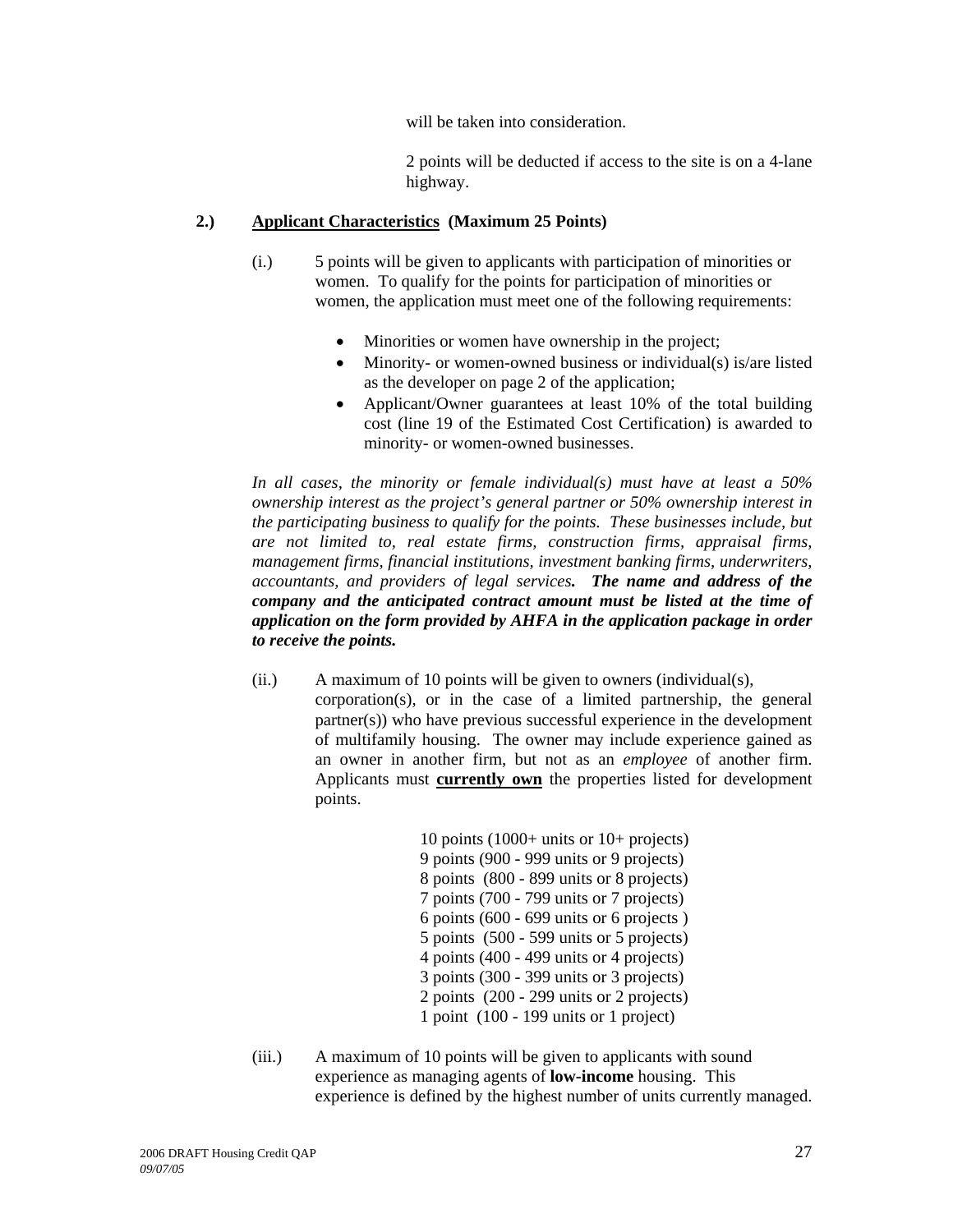Only those units in projects that are considered low-income units will be counted in this total.

> 10 points (1000+ units or 10+ projects) 9 points (900 - 999 units or 9 projects) 8 points (800 - 899 units or 8 projects) 7 points (700 - 799 units or 7 projects) 6 points (600 - 699 units or 6 projects) 5 points (500 - 599 units or 5 projects) 4 points (400 - 499 units or 4 projects) 3 points (300 - 399 units or 3 projects) 2 points (200 - 299 units or 2 projects) 1 point (100 - 199 units or 1 projects)

#### **B. POINTS LOST**

1.) Incomplete Application (No Maximum Points Lost)

#### **If threshold documentation is missing or a threshold requirement is not met at the time AHFA receives the application, the application will no longer be considered. AHFA may request a clarification of a threshold requirement and determine if complete at AHFA's discretion.**

One (1) point per missing or incomplete document will be deducted from an applicant's score if AHFA, during the completeness check, must notify the applicant of any document(s), which must be submitted. If the documents are not received by the specified time, the application will no longer be considered.

2.) Project Location (Maximum Loss of 6 Points)

#### **Point deductions for project location are cumulative to a maximum of 6 points.**

 (i.) 3 points will be deducted for applications located in counties that AHFA funded a project in the 2005 application cycle. The applicable counties are:

| <b>Baldwin</b> | <b>Bullock</b> | Butler    | Cleburne |
|----------------|----------------|-----------|----------|
| Coffee         | Crenshaw       | Dallas    | Elmore   |
| Escambia       | Lee            | Limestone | Madison  |
| Marengo        | Mobile         | Morgan    | Perry    |
| Pike           | Randolph       |           |          |

 (ii.) 2 points will be deducted for applications located in counties that AHFA funded a project in the 2004 application cycle. The applicable counties are:

| <b>Bibb</b>      | Coffee | Colbert    | Coosa    |
|------------------|--------|------------|----------|
| Dekalb           | Etowah | Houston    | Jackson  |
| <b>Jefferson</b> | Lamar  | Lauderdale | Lawrence |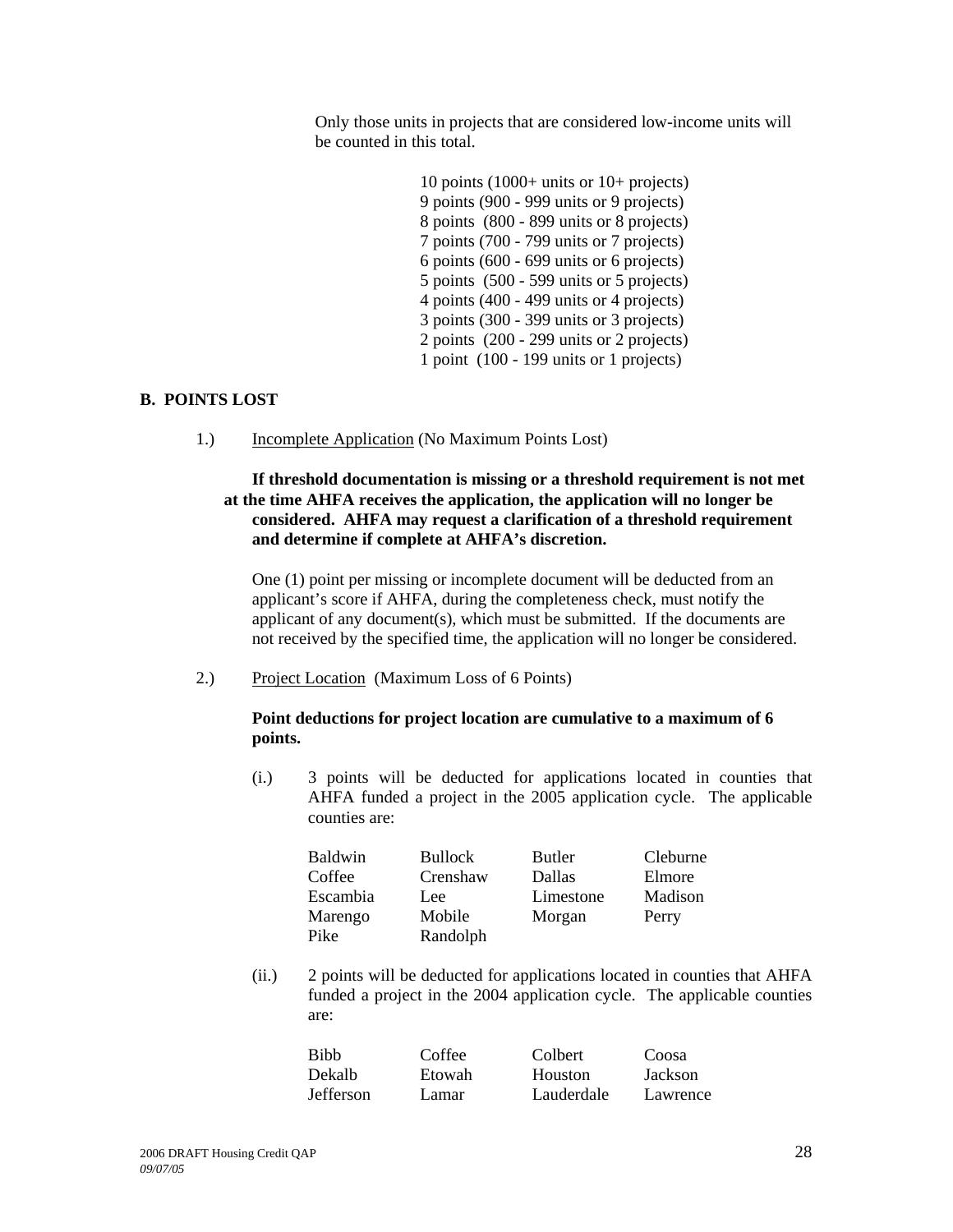| Lee       | Marshall   | Mobile  | Montgomery |
|-----------|------------|---------|------------|
| Talladega | Tallapoosa | Russell |            |

 (iii.) 1 point will be deducted for applications located in counties that AHFA funded a project in the 2003 application cycle. The applicable counties are:

| Covington | Calhoun                   |
|-----------|---------------------------|
| Jefferson | Cullman                   |
| Franklin  | Mobile                    |
| Shelby    | St. Clair                 |
|           | Barbour<br><b>B</b> lount |

AHFA will not consider an application for new construction or rehabilitation that is less than 50% occupied at the time of application that is submitted in a county that AHFA funded in 2003, 2004, and 2005 unless all AHFA 2003, 2004, and/or 2005 projects within a 2-mile radius of the proposed site have been placed in service and are 90% occupied at the time of application. Projects funded with Housing Credits only, Housing Credits combined with HOME funds, and tax exempt Bonds combined with Housing Credits will be considered within the 2-mile radius. *Radius is defined as a straight line extending from the center of a circle to the circumference.* 

**Applications for the rehabilitation of existing multifamily residential rental housing which is defined as being at least 50% or more occupied at the time of application will not be subject to point deductions in any county and the 2-mile radius requirement.** 

**Applications that contain financing through HUD's HOPE VI program will not be subject to point deductions in any county and the 2-mile radius requirement.** 

**Applications for mixed-income projects will not be subject to the 2-mile radius requirement. Mixed-income projects will be defined as follows:** 

- • **At least 20% of the rental residential units in the project shall be rent restricted and occupied by individuals whose income is 50% or less of the area median income and the remaining units must be market rate units, or**
- • **At least 40% of the rental residential units in the project shall be rent restricted and occupied by individuals whose income is 60% or less of the area median income and the remaining units must be market rate units.**

AHFA will provide reasonable assistance in determining occupancy of applicable projects, upon request. All information provided to applicants by AHFA will be based upon third party information reported to AHFA. AHFA will confirm occupancy of all applicable projects at the time of application.

AHFA's determination of occupancy is final and binding on all applicants. AHFA is not responsible for errors or omissions in occupancy reported to AHFA.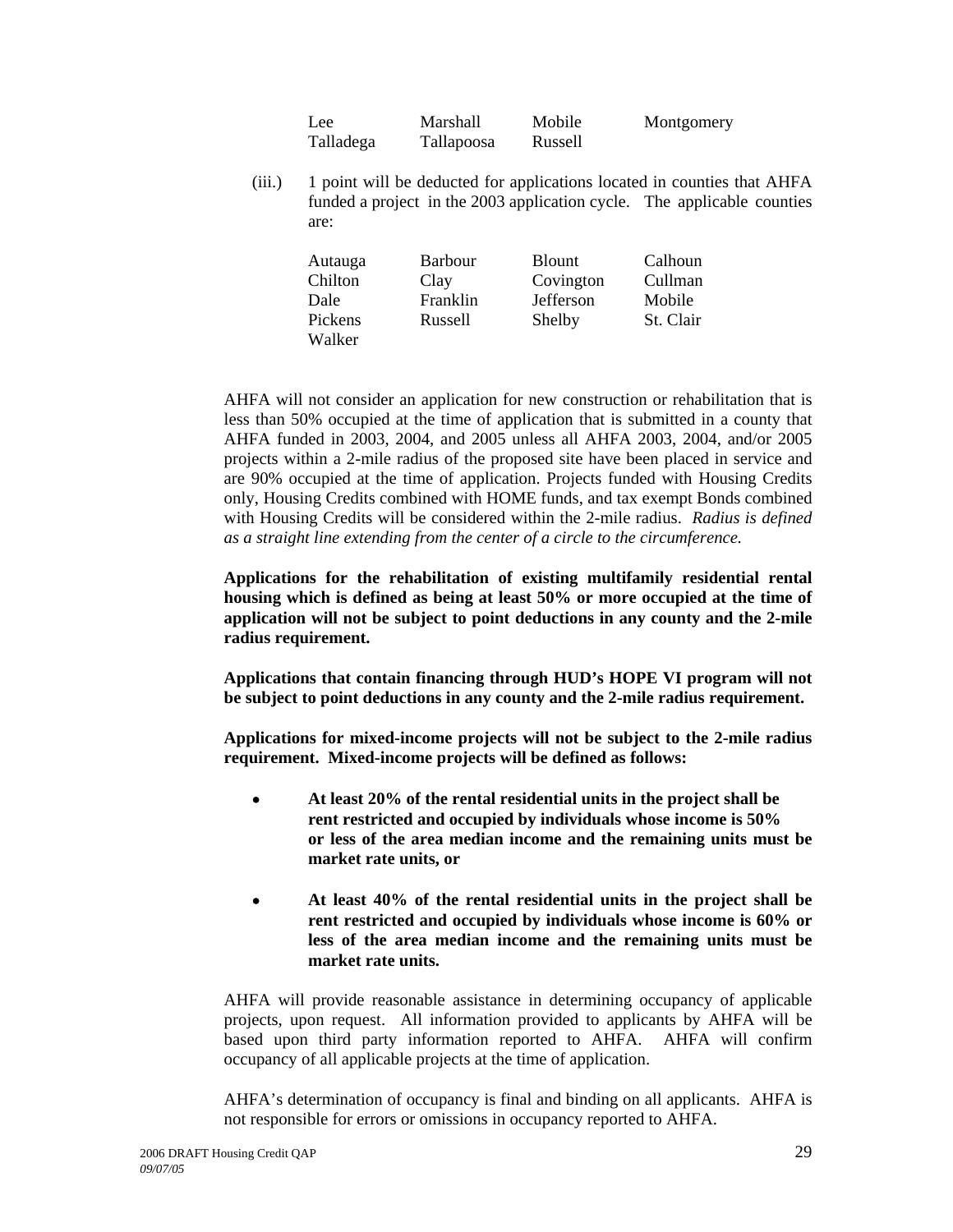- 3.) Compliance (Maximum Loss of 15 Points)
	- (i.) A maximum of 10 points will be deducted if the applicant's approved and/or existing projects or the applicant's management company's existing projects are not in compliance with Section 42, the HOME Regulations or AHFA's policies and procedures.
	- (ii.) A maximum of 5 points will be deducted if the applicant has not met the Davis-Bacon requirements on any existing project.
- 4.) Returned Credits (Maximum Loss of 15 Points)
	- (i.) 10 points per project will be deducted if a 1995 or later project was not or has not been placed in service within 24 months of receiving the reservation.
	- (ii.) 5 points per project will be deducted if a 1996 or later project received a reservation for Housing Credits but did not meet the minimum 10% carryover requirement that resulted in returned credits.

 *Point deductions for returned Housing Credits will apply to the next Housing Credit allocation cycle the owner applies in following returning the Housing Credits.* 

# **IV. COMPLIANCE MONITORING**

Section 11407 (b)(10) of the Omnibus Budget Reconciliation Act of 1990 provides an effective date of January 1, 1992, for qualified allocation plans to contain compliance monitoring procedures required by Section 42 (m)(1)(B)(iii). These compliance monitoring procedures apply to all buildings placed in service in Alabama that have received allocations of Low-Income Housing Tax Credits as determined by Section 42 and related Treasury Regulations (Reg.). The compliance monitoring procedures and requirements are as follows:

- A. AHFA will verify that the owner of a low-income housing project is maintaining records for each qualified low-income building in the project. These records must show, for each year in the compliance period, the information required by the record-keeping provisions contained in Reg. §1.42-5(b)(1), incorporated herein by reference.
- B. AHFA will verify that the records documenting compliance with Section 42 for each year as described in Paragraph A above are retained for at least six years after the due date (with extensions) for filing the federal income tax return for that year. AHFA will also verify that the records for the first year of the credit period are being retained for at least six years beyond the due date (with extensions) for filing the federal income tax return for the last year of the compliance period of the building.
- C. AHFA must receive from the owner of a low-income housing project written certification, under penalty of perjury, as provided in Reg.  $§1.42-5(c)(1)$  and other applicable HOME Regulations, which certification provisions are incorporated herein by reference. Owners must also supply a copy of the Schedule A (Form 8609) Annual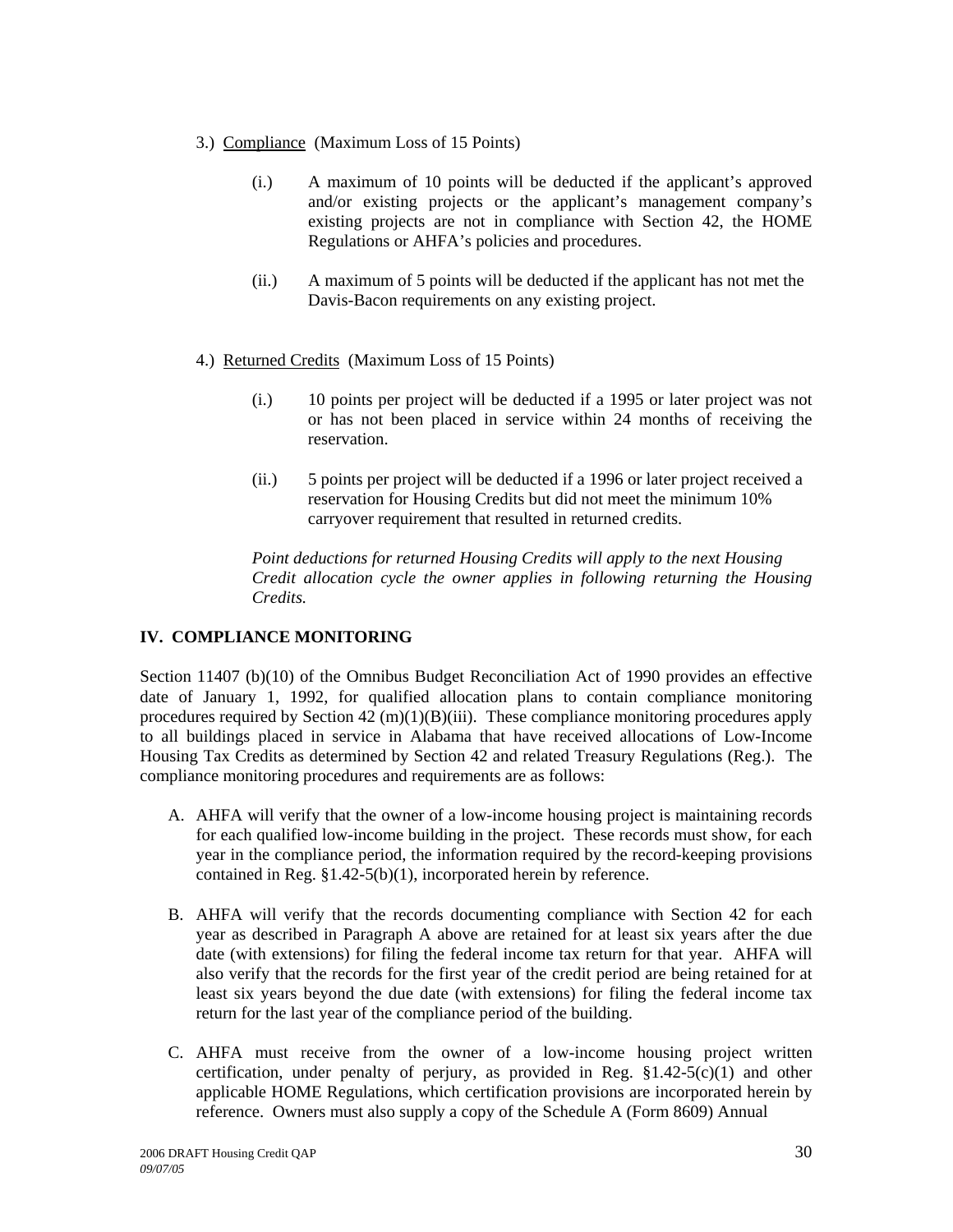Statement filed with the federal income tax return of the ownership entity. Both of these documents are to be submitted annually by May 1.

- D. AHFA will review the certifications described in Paragraph C above for compliance with the requirements of Section 42.
- E. AHFA will inspect at least 20% of the low-income housing projects each year and will inspect the low-income certification, the documentation the owner has received to support that certification, and the rent records for each low-income tenant in at least 40% of the low-income units in those projects. AHFA will determine which tenants' records are to be inspected, in accordance with Reg.  $$1.42-5(c)(2)(iii)$ . AHFA will also conduct a physical inspection of at least 20% of the low-income units in projects selected for tenant file review.
- F. The owner must allow AHFA to perform an on-site inspection of any low-income building in the project through the end of the compliance period. This inspection is separate from any review of tenant files under Paragraph E and will include habitability requirements.
- G. AHFA will promptly notify the owner in writing if AHFA does not receive the certification described in Paragraph C, or is not permitted to inspect and review as described in Paragraphs D, E, and F, or otherwise discovers that the project does not comply with Section 42. In such event, the owner will be allowed a correction period to supply missing documentation or to correct noncompliance. This correction period begins the earlier of: (1) the date the notification is mailed or (2) the date of the inspection.
- H. AHFA will notify the IRS of an owner's noncompliance or failure to certify no later than 45 days after the end of the time allowed for correction and no earlier than the end of the correction period, whether or not the noncompliance or failure to certify is corrected. AHFA will notify HUD and/or the IRS by filing Form 8823, Low-Income Housing Credit Agencies Report of Noncompliance.
- I. AHFA will charge fees to cover the administrative expenses in monitoring compliance and to collect all expenses incurred in carrying out its duties as the Tax Credit agency, including but not limited to, reasonable fees for legal and professional services.
- J. During the compliance period, the owner will furnish to AHFA within 90 days of the close of each fiscal year a consolidated statement of financial position, an income and expense statement, and a rent roll of the project for that fiscal year. These items are to be certified by the owner.
- K. Compliance with requirements of Section 42 is the responsibility of the owner of the building for which the credit is allowable. AHFA's obligation to monitor for compliance with the requirements of Section 42 does not make AHFA or the State of Alabama liable to any owner or to any shareholder, officer, director, partner, member or manager of any owner or of any entity comprising any owner for an owner's non-compliance therewith.
- L. Owners and managers must attend AHFA's compliance training within 150 days of receiving IRS Form 8609 from AHFA.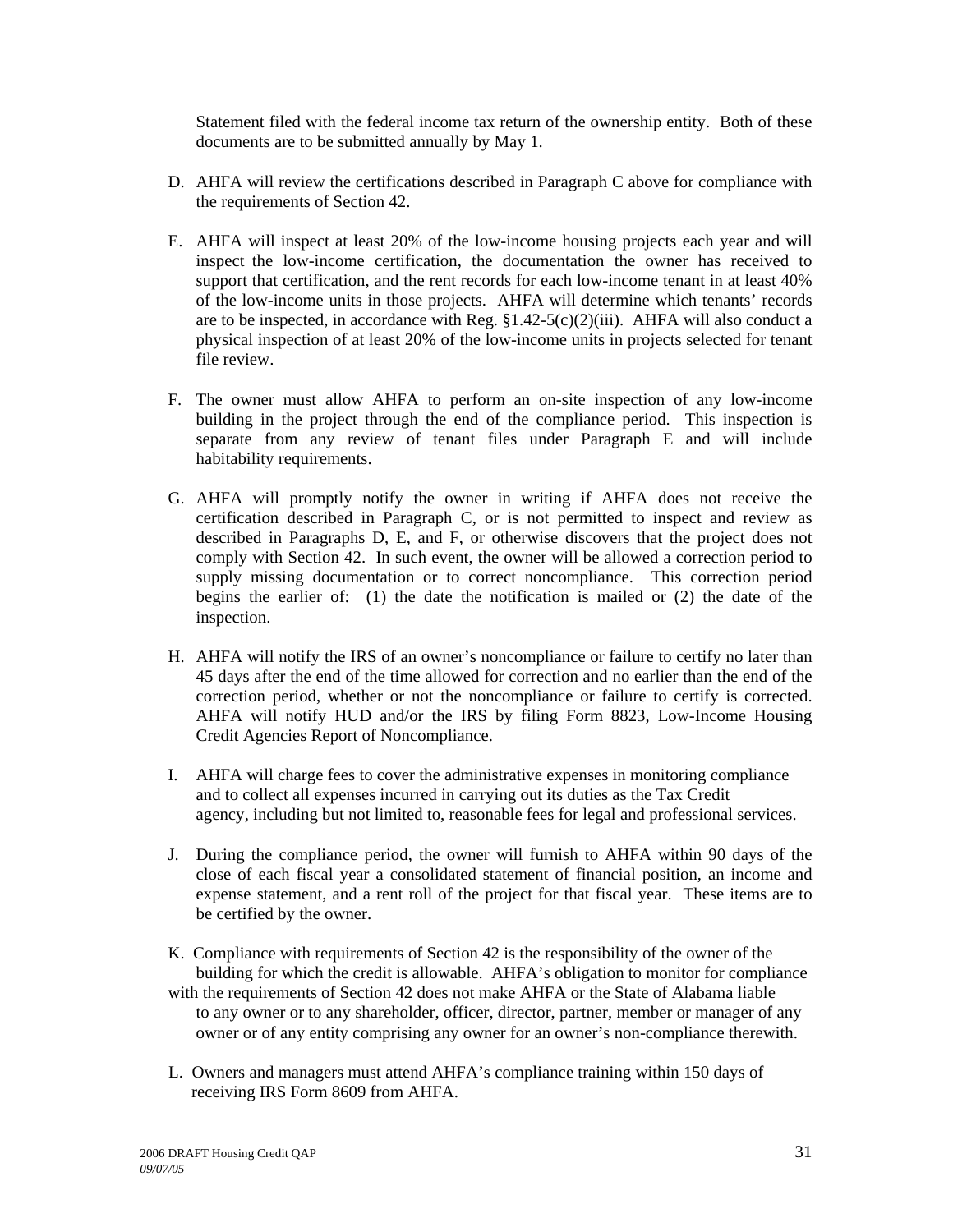M. Failure to comply with all of the accessible and adaptive design and construction requirements of the Fair Housing Act may result in loss of Housing Credits pursuant to 26 C.F.R. § 1.42-9.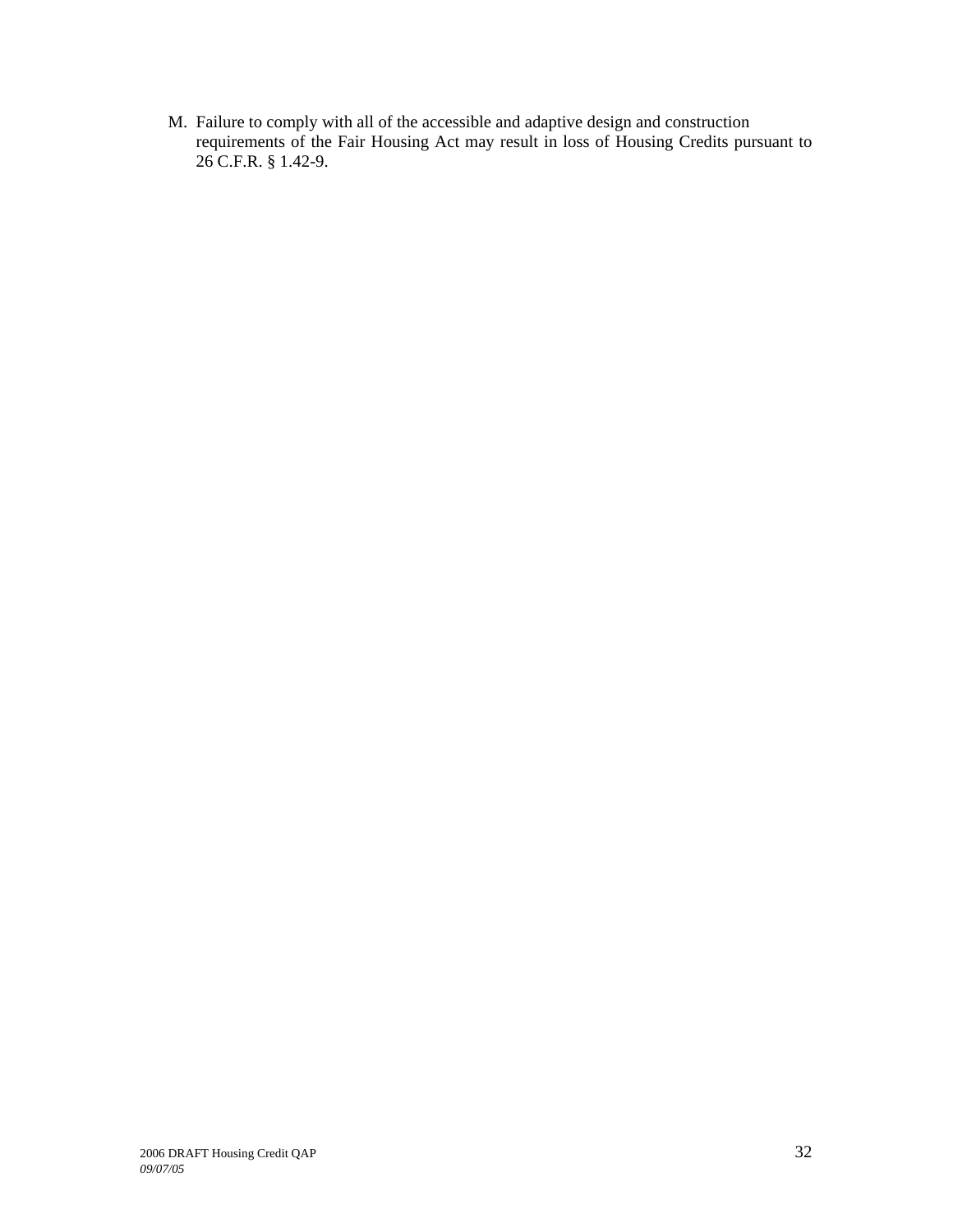# **Design Quality Standards Twelve (12) or More Units**

The following outline of minimum standards must be used in designing Housing Credit and HOME projects of twelve or more units.

**Any deviations from these standards should have the prior written consent or approval of the Alabama Housing Finance Authority.** 

**All projects must be designed in accordance with the applicable requirements of the Americans with Disabilities Act, Section 504 Requirements, Fair Housing and any local building codes.** 

#### I. **Site Selection Criteria:**

- A. Proposed sites contained within a 100-year flood plain are not permitted.
- B. Sites located in a Radon Zone-1 (highest level) will require Radon Resistant New Construction Practices. Rehabilitation projects must meet the Radon Mitigation Standards as required by the Environmental Protection Agency. The following counties are located in Radon Zone -1: Calhoun, Clay, Cleburne, Colbert, Coosa, Franklin, Jackson, Jefferson, Lauderdale, Lawrence, Limestone, Madison, Morgan, Shelby, and Talladega.
- C. All developments must submit a complete site specific soils report, not more than one year old at the time of submission of final plans and specifications, bound within the project specifications. The soils report must reflect the results of laboratory tests conducted on a minimum of one (1) soil boring per planned building location and a minimum total of two (2) soil borings at the planned paved areas of the development. A registered professional engineer or a certified testing agency with a current license to practice in the State of Alabama must prepare the report.
- D. Sites located outside municipal city limits:
	- 1. A proposed new construction site may be located outside a municipality's city limit, but must be within the local police or sheriff jurisdiction.
	- 2. A proposed site that is located in the police jurisdiction of a local municipality must comply with applicable zoning restrictions as if located within that municipality's city limit.
	- 3. Domestic water and fire water service must be provided to the development by the local utility service provider.

#### II. **Building Design Criteria**

- A. Maximum Building Standards:
	- 1. The square footage of the Project's community building must not exceed 2,500 square feet (inclusive of the office area, community laundry, community meeting room, mechanical room, restrooms, kitchens, porches, etc.).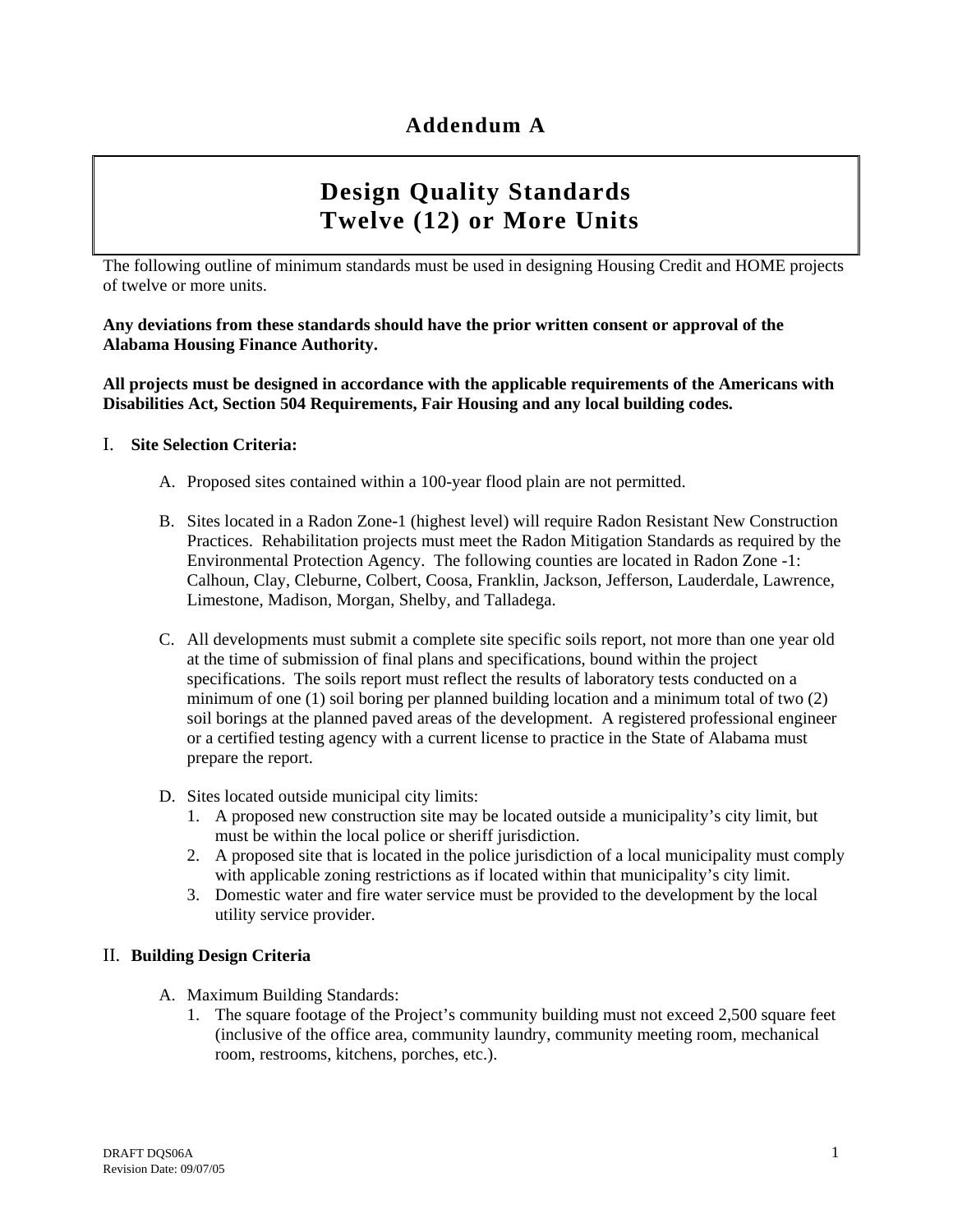- 2. All 100% Elderly projects must be one-story structures. Exception: Projects may have more than one story, provided elevators are to be installed servicing all upper level apartments. Design exceptions, or deviations, may be reviewed by AHFA on an individual basis.
- B. Minimum Building Standards:
	- 1. Minimum Apartment Unit Net Area Requirements:
		- a. "Net" area is measured from the **interior finished face** of the exterior wall to the **centerline** of the common, or party, wall.
		- b. Minimum Bedroom Net Area is measured from the interior faces of all walls surrounding each bedroom, excluding closets, mechanical rooms, and storage rooms.

**Minimum Unit**

**Min. Bedroom**

|                  |                            | <b>NIMINIQUII UMI</b> | <b>NIIII. Deurooiii</b> |
|------------------|----------------------------|-----------------------|-------------------------|
| <b>Unit Type</b> | <b>Number of Bathrooms</b> | Net Area*             | <b>Net Area</b>         |
| 1 Bedroom        |                            | 725 s.f.              | $120$ s.f.              |
| 2 Bedroom        |                            | $900$ s.f.            | $120$ s.f.              |
| 2 Bedroom        | 1.5                        | $925$ s.f.            | $120$ s.f.              |
| 2 Bedroom        | 2                          | 975 s.f.              | $120$ s.f.              |
| 3 Bedroom        | 2                          | $1,050$ s.f.          | $120$ s.f.              |
| 4 Bedroom        | $\mathcal{D}$              | $1,250$ s.f.          | $120$ s.f.              |

*\*Note 1: Unit areas do not include outside storage, covered porches, patios, balconies, etc.* 

- 2. Exceptions to the minimum area requirements:
	- a. Projects with USDA Rural Development (formerly FmHA) financing;
	- b. Single-Room Occupancy ("SRO") projects; and
	- c. Rehabilitation of existing residential rental units.
- 3. For new construction, all units must include an exterior storage closet with a minimum area of 16 square feet.
- 4. Exterior Building Standards:
	- a. Exterior Finishing Materials:
		- 1. Exterior building coverings: For new construction, very low maintenance materials are required. Acceptable materials include:
			- a. Brick;
			- b. High quality vinyl siding with a minimum thickness of .042 and a lifetime nonprorated limited warranty (50 year) transferable; or
			- c. Cementitious siding.

*All siding materials listed above are required to be 8 inches above the finished floor elevation of the building ground floor, with the exception of concrete patio and covered breezeway areas. Brick or decorative block must be used as an apron material.* 

- 2. Prefinished fascia and soffit: Vinyl or aluminum panels should be used and must contain vents.
- 3. Windows frames and sashes are to be constructed of vinyl-clad wood, solid extruded vinyl, or aluminum and all windows are required to have screens.
- 4. Materials for entry doors are to be metal-clad wood or hollow metal construction. "Peepholes" and deadbolt locks are required in entry doors. Dead bolt locks on entry doors should have "thumb latch" on interior side. Double keyed dead bolt locks are prohibited. Minimum clear width of all exterior doors shall be 34 inches.
- 5. Roofing materials: Anti-fungal shingles or metal roof with 25-year warranty or better should be used.
- 6. Roof gable vents should be made of aluminum or vinyl materials.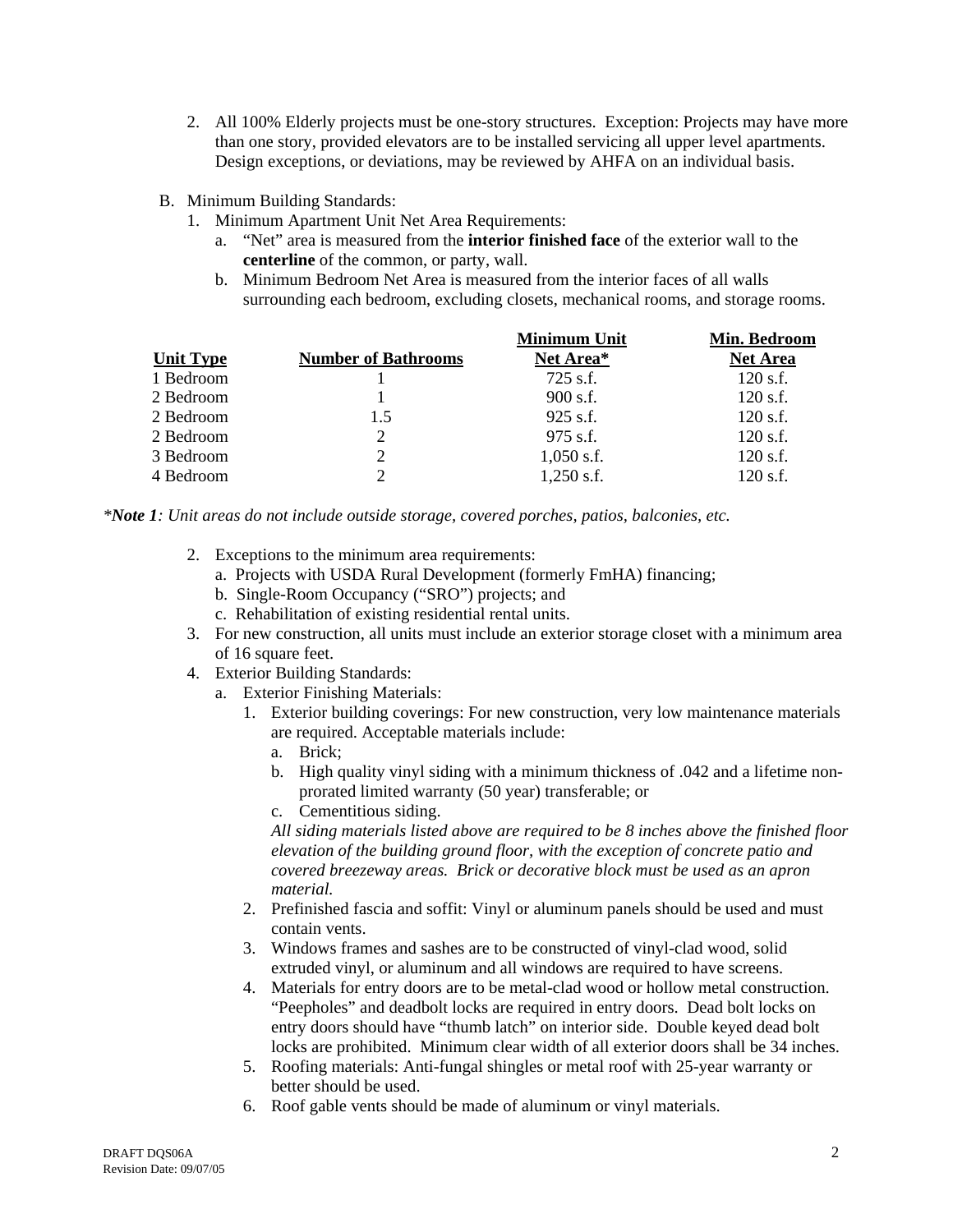- 7. All attics shall be vented.
- 8. All primary entries should be within a breezeway or have a minimum roof covering of 3-feet deep by 5-feet wide, and should be designed to divert water away from the entry door. Entry pads measuring 4 feet by 4 feet and made of impervious material with a minimum slope of  $1/4$  inch per foot are required at each exterior entry.
- 9. Breezeways functioning as fire exits must be constructed of concrete floor/decking material.
- 10. Exterior shutters are required on all 100% vinyl siding buildings.
- 11. Stairway components, such as stringers, steps, risers, handrails, pickets, and structural supports, and porch and patio components, structural and non-structural, either used as part of the building or within the site development, must be constructed from noncombustible materials such as concrete, steel, or masonry.
- b. Other Exterior Standards:
	- 1. Exterior lighting is required at entry doors.
	- 2. Address numbers are to be clearly visible.
	- 3. One and one-half parking spaces per living unit required for family units, one space per unit for elderly units, two parking spaces for single family homes, and two parking spaces for each duplex, unless local code dictates otherwise, and no designated street parking allowed.
	- 4. Metal flashing is to be installed above all exterior door and window units.
	- 5. A landscaping plan must be submitted indicating areas to be sodded and landscaped. Landscaping plan(s) must follow any applicable landscape municipal ordinance. At a minimum, all disturbed areas must be seeded. One 1 1/2" tree per unit. Six 1 gallon shrubs per unit.
	- 6. Concrete curbing is required along all paved areas throughout the development site, including parking areas.
	- 7. Sidewalk access to all parking spaces must be provided.
	- 8. A project sign including the fair housing logo is required.
	- 9. A minimum of one enclosed trash dumpster or compactor is required.
	- 10. Continuous asphalt or concrete paved access road must be provided to the entrance of the development.
- 5. Interior Building and Space Standards:
	- a. Wall Framing:
		- 1. Walls may be framed using metal studs in lieu of wood.
		- 2. Sound proofing or sound batt insulation is required between the stud framing in party walls. A sound rating of STC 54 is required.
	- b. Insulation Requirements:
		- 1. Exterior wall insulation should have an overall R-11 minimum for the entire wall assembly.
		- 2. Roof or attic insulation should have an R-30 minimum.
		- 3. Vapor retarders must be installed if recommended by project architect.
	- c. Kitchen spaces:
		- 1. 6 1/2-inch deep double bowl stainless steel sinks are required in each unit.
		- 2. Each unit must be equipped with a dry chemical fire extinguisher readily visible in the kitchen.
		- 3. New cabinets should have dual sidetrack drawers and no laminate or particleboard fronts for doors or drawer fronts. Cabinets shall meet the ANSI/KCMA A161.1 performance and construction standard for kitchen and vanity cabinets. Cabinets shall bear the certification seal of KCMA (Kitchen Cabinet Manufacturers Association).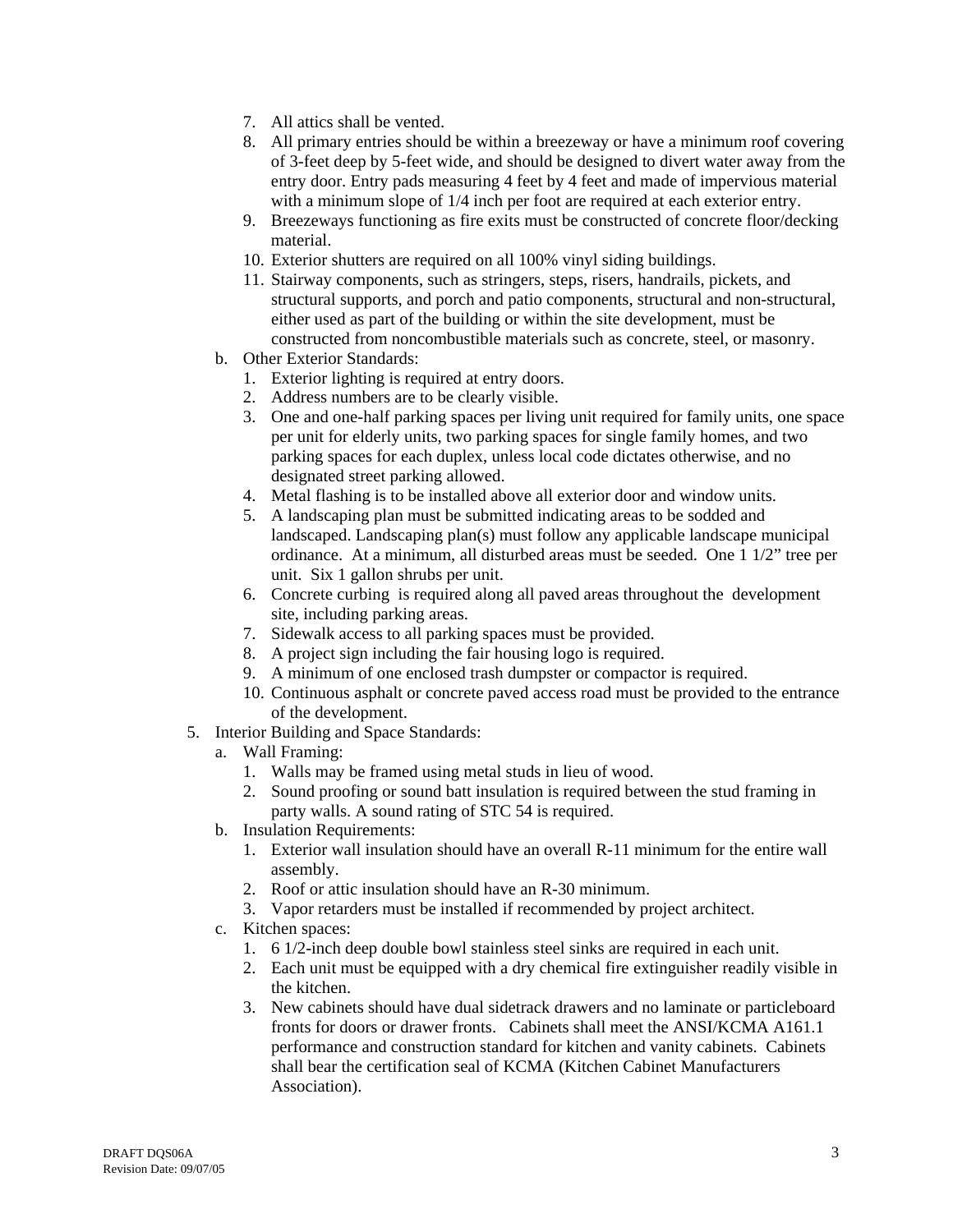- 4. A pantry closet is required in each unit. The pantry must be  $1'6'' \times 1'6''$  deep with a minimum five shelves, located in the kitchen.
- 5. Fluorescent lighting is required.
- d. Bathroom Spaces:
	- 1. Tub/shower units should have minimum dimensions of 30-inch width by 60-inch length and be equipped with anti-scald valves. All tubs in designated handicap accessible units must come complete with "factory-installed grab bars".
	- 2. Water closets should be centered 18 inches from sidewalls or vanity/lavatories.
	- 3. Mirror length should extend to top of vanity backsplash with top of mirror a minimum of 6'-0" above finish floor.
- e. Hallways should have a minimum width of 36 inches.
- f. All interior doors to habitable spaces should have minimum width of 30 inches.
- g. Overhead lighting is required in each room.
- h. Window treatments are required for all windows.
- i. Sliding glass doors are prohibited.
- j. Floor Finishes:
	- 1. Carpet materials must meet FHA minimum standards.
	- 2. Resilient flooring materials must meet FHA minimum standards.
- k. A minimum of two hard-wired with battery back-up smoke detectors is required per unit.
- 6. Plumbing and Mechanical Equipment:
	- a. Water heaters should be placed in drain pans with drain piping plumbed to the outside.
	- b. All water piping located on exterior walls and in attic space should be insulated. Water and sanitary waste lines should be located in interior walls or stubbed up through the floor.
	- c. Through-wall HVAC units are not permitted except in efficiency units or in offices.
	- d. CPVC supply piping is not allowed for interior space in-wall or overhead services.
	- e. HVAC units and water heaters are not permitted in attic spaces. Units must be placed in Mechanical Closets with insulated walls located in the living unit.
	- f. HVAC refrigeration lines shall be insulated.
	- g. HVAC 10 seer or greater should be used.
- C. Modular Construction:
	- 1. Modular units are to be constructed in component sections and assembled by a manufacturer in a controlled environment. The component sections are to be assembled on a conventional permanent foundation at the project site. Finish work is to be completed on site.
	- 2. Modular units must be constructed to meet applicable building codes, AHFA's specifications and Design Quality Standards stated herein.
	- 3. A modular home manufacturer's warranty must be provided.

#### III. **Drawing Submission Criteria:**

The following documents should be prepared by a registered architect, surveyor, or engineer licensed to practice in the State of Alabama.

- A. Site Plan: The following items should be shown.
	- 1. Scale: 1 inch = 40 feet or larger for typical units.
	- 2. North arrow.
	- 3. Locations of existing buildings, utilities, roadways, parking areas if applicable.
	- 4. Existing site/zoning restrictions including setbacks, rights of ways, boundary lines, wetlands, and flood plain.
	- 5. All proposed changes and proposed buildings, parking, utilities, and landscaping.